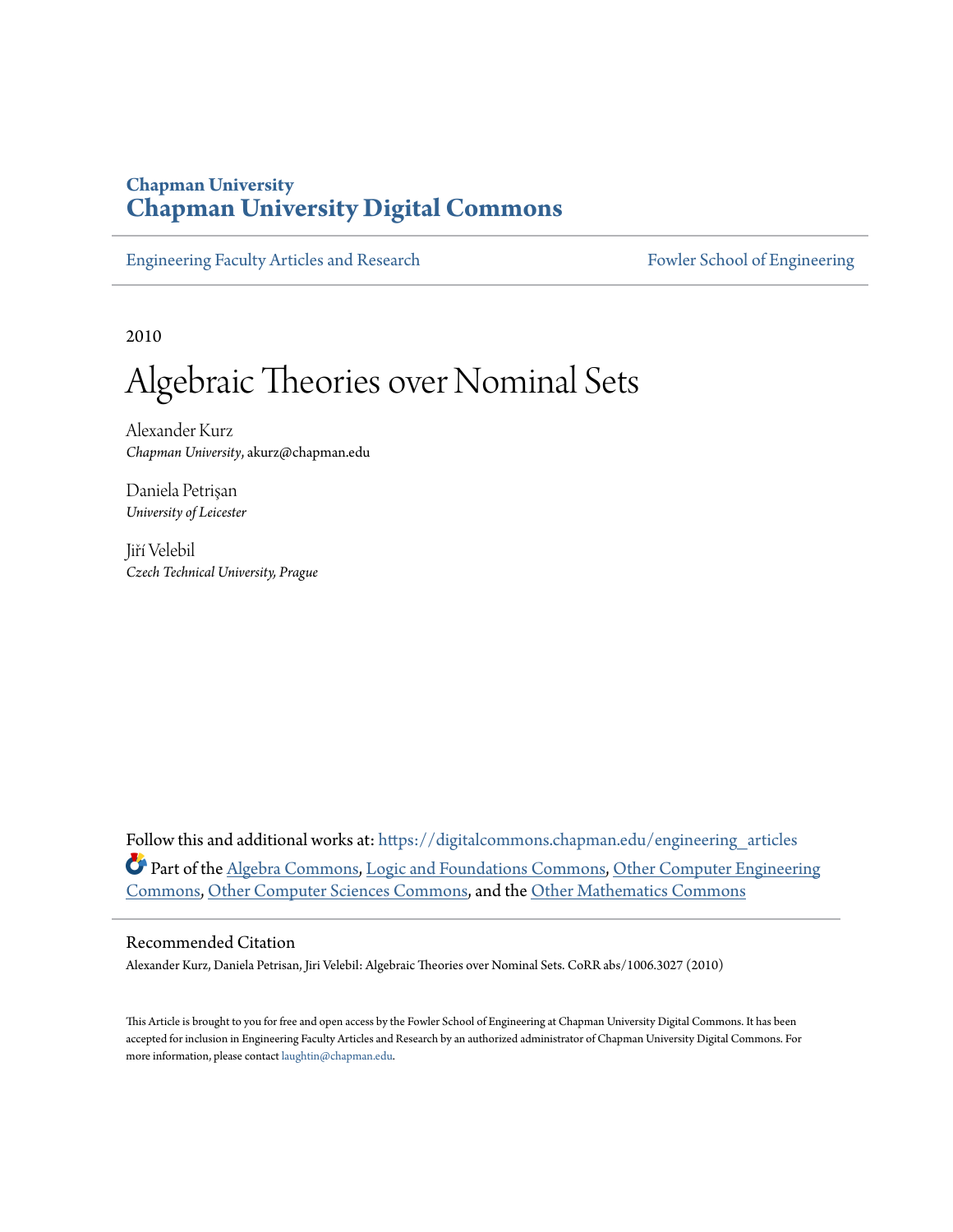#### **ALGEBRAIC THEORIES OVER NOMINAL SETS**

ALEXANDER KURZ, DANIELA PETRISAN, AND JIŘÍ VELEBIL

ABSTRACT. We investigate the foundations of a theory of algebraic data types with variable binding inside classical universal algebra. In the first part, a category-theoretic study of monads over the nominal sets of Gabbay and Pitts leads us to introduce new notions of finitary based monads and uniform monads. In a second part we spell out these notions in the language of universal algebra, show how to recover the logics of Gabbay-Mathijssen and Clouston-Pitts, and apply classical results from universal algebra.

#### 1. INTRODUCTION

The nominal sets of Gabbay and Pitts [\[10\]](#page-15-0) give an elegant and powerful treatment of variable binding which is, on the one hand, close to informal practice and, on the other hand, lends itself to rigorous formalisation in theorem provers or programming languages. Nominal sets have been extraordinarily successful as witnessed by a wide range of work.

Closely related, albeit less developed, are the models of variable binding based on presheaf categories [ $\mathcal{I}$ , Set]. These are categories of functors  $\mathcal{I} \to$  Set where the indexing category  $\mathcal I$  consists of contexts (=sets of free variables) and maps between them (such as weakenings and renamings). This started with [\[9,](#page-15-1) [13\]](#page-15-2) and was axiomatised in [\[23\]](#page-16-0) to treat different  $\mathcal I$ in a uniform way. We focus on the indexing category  $\mathbb I$  associated with nominal sets (more below) and leave the general theory for future work.

This paper presents the foundations of a theory of algebraic data types with variable binding. We do this inside standard many-sorted universal algebra. In particular, the logics arising are (fragments of) the standard ones based on equational logic. This enables us to leverage the existing theory of universal algebra and we illustrate this by transferring two classical theorems to nominal sets: Birkhoff's variety theorem (or HSP-theorem) characterising equationally definable classes of algebras; and the quasivariety theorem characterising implicationally definable classes (Section 5).

We proceed in the following way. Although the category Nom of nominal sets is not equationally definable itself, it embeds in a canonical way into a presheaf category [I, Set], sorted over contexts. Like any presheaf category,  $[I, Set]$  is a many-sorted variety, ie equationally definable. Thus, over  $[I, Set]$ , universal algebra can be done in the usual way, by adding operations and equations. Transferring this back to nominal sets, it turns out that the logic thus obtained is more general than what is usually intended when working with nominal sets. The reason is that over  $[I, Set]$  we have access to individual contexts and can define theories which do not treat contexts in a uniform way. This is repaired by introducing uniform theories. We then show that the (quasi)variety theorems specialise to uniform theories (Section 4).

Three points are worth noting:

The third author acknowledges the support of the grant MSM6840770014 of the Ministry of Education of the Czech Republic.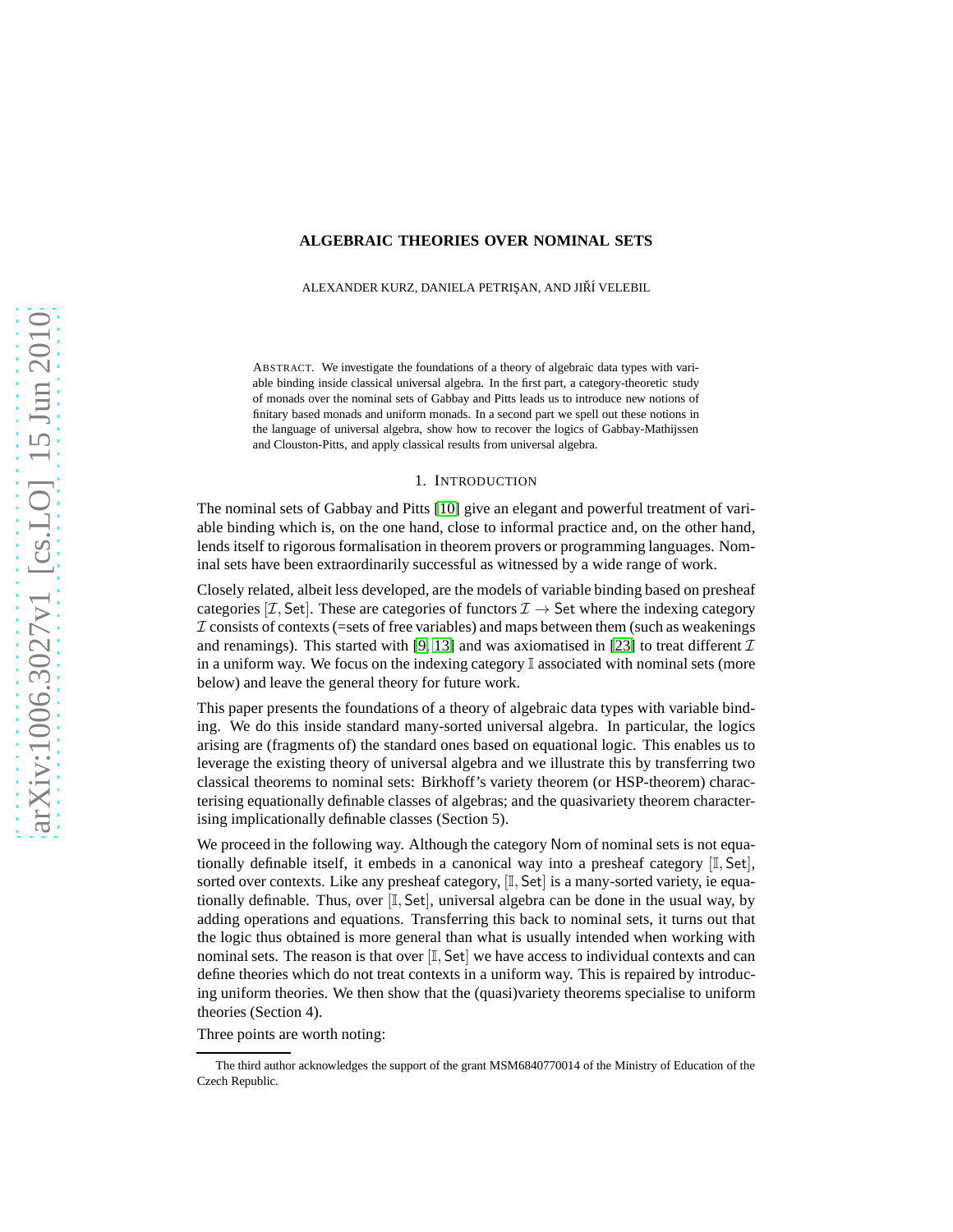**Nominal sets and sets-in-context.** There has been some debate on whether nominal sets or sets-in-context are preferable. We illustrate how both have their advantages. On the one hand, our concept of a uniform theory originates from Gabbay's discovery [\[11\]](#page-15-3) that classes of algebras over nominal sets (in the sense of [\[11\]](#page-15-3)) are closed under abstraction (Definition [3.16\)](#page-7-0). On the other hand, the sets-in-context approach of  $[\mathbb{I}, \mathsf{Set}]$  allows us to use universal algebra directly and we obtain Gabbay's HSP-theorem and novel variations as a corollary of the classical theorems.

**Category theory (CT).** Category theory appears in this work for several reasons. First, CT offers a widely accepted notion of algebraic theory over a category, namely that of a monad. Thus, an account of algebraic theories over nominal sets ignoring monads would be incomplete. Second, the relationship between nominal sets and sets-in-context is best formulated in CT, see for example the crucial 'transport theorems' of Section [3.3.](#page-6-0) Third, CT allows for proofs at the right level of abstraction, thus providing more general results and opening new directions, some of which we will discuss in the conclusions.

**Fb-monads.** The categorical analysis of monads on nominal sets leads us to add fb-monads to the powerful toolbox of CT in computer science. They arise because monads on nominal sets are too general to remain in the realm of equational logic and universal algebra. Whereas fb-monads are precisely those monads which can be presented in universal algebra. Moreover, they can be transported from nominal sets to  $[I, Set]$  and back: Loosely speaking, universal algebra does not see the difference between the two categories.

The structure of the paper is as follows. Section 3 studies monads on nominal sets and [I, Set] and introduces fb-monads and uniform monads. Section 4 develops universal algebra over [I, Set] and gives a syntactic description of the notion of uniform theory. Section 5 applies these results to algebras over nominal sets and shows that the work of Gabbay and Mathijssen [\[12\]](#page-15-4) and Clouston and Pitts [\[5\]](#page-15-5) fit in our framework.

#### 2. PRELIMINARIES

<span id="page-2-0"></span>**Notations.** If  $\mathscr A$  is a small category and  $\mathscr K$  an arbitrary category the functor category  $[\mathscr{A}, \mathscr{K}]$  has as objects functors from  $\mathscr{A}$  to  $\mathscr{K}$  and as morphisms natural transformations between functors.

For an endofunctor L on a category  $\mathscr A$ , we consider the category of L-algebras, denoted by Alg(L), whose objects are defined as pairs  $(A, \alpha)$  such that  $\alpha : LA \rightarrow A$  is a morphism in  $\mathscr A$ . A morphism of L-algebras  $f : (A, \alpha) \to (A', \alpha')$  is a morphism  $f : A \to A'$  of  $\mathscr A$ such that  $f \circ \alpha = \alpha' \circ Lf$ .

If  $\mathscr A$  is a category and  $\mathbb M = (M, \mu, \eta)$  is a monad on  $\mathscr A$  then  $\mathscr A^{\mathbb M}$  denotes the category of Eilenberg-Moore algebras for the monad  $\mathbb{M}$ . These are algebras for M that behave well with respect to the multiplication and unit of the monad, see [\[19\]](#page-16-1) for a precise definition.

If  $L$  is either a functor or a monad we use the ad-hoc notation  $L$ -Alg for algebras for  $L$ .

If S is a set and A an object in a cocomplete category  $\mathcal{K}, S \bullet A$  denotes the copower, that is, the coproduct of S-copies of A.

**Universal algebra (UA) and UA-presentations.** A signature  $(Str, Op)$  in the sense of UA, or a *UA-signature*, is given by a set *Srt* (of sorts) and a set *Op* of operation symbols *op* : *w* → *s* where *w* is a finite word over Srt and  $s \in Srt$ . A *UA-theory*  $\langle Srt, Op, E \rangle$  is given by a UA-signature and a set E of equations and  $\text{Alg}(Srt, Op, E)$  is the class of its models. If a category  $\mathscr A$  is isomorphic to Alg(Srt, Op, E) we say that  $\langle Srt, Op, E \rangle$  is a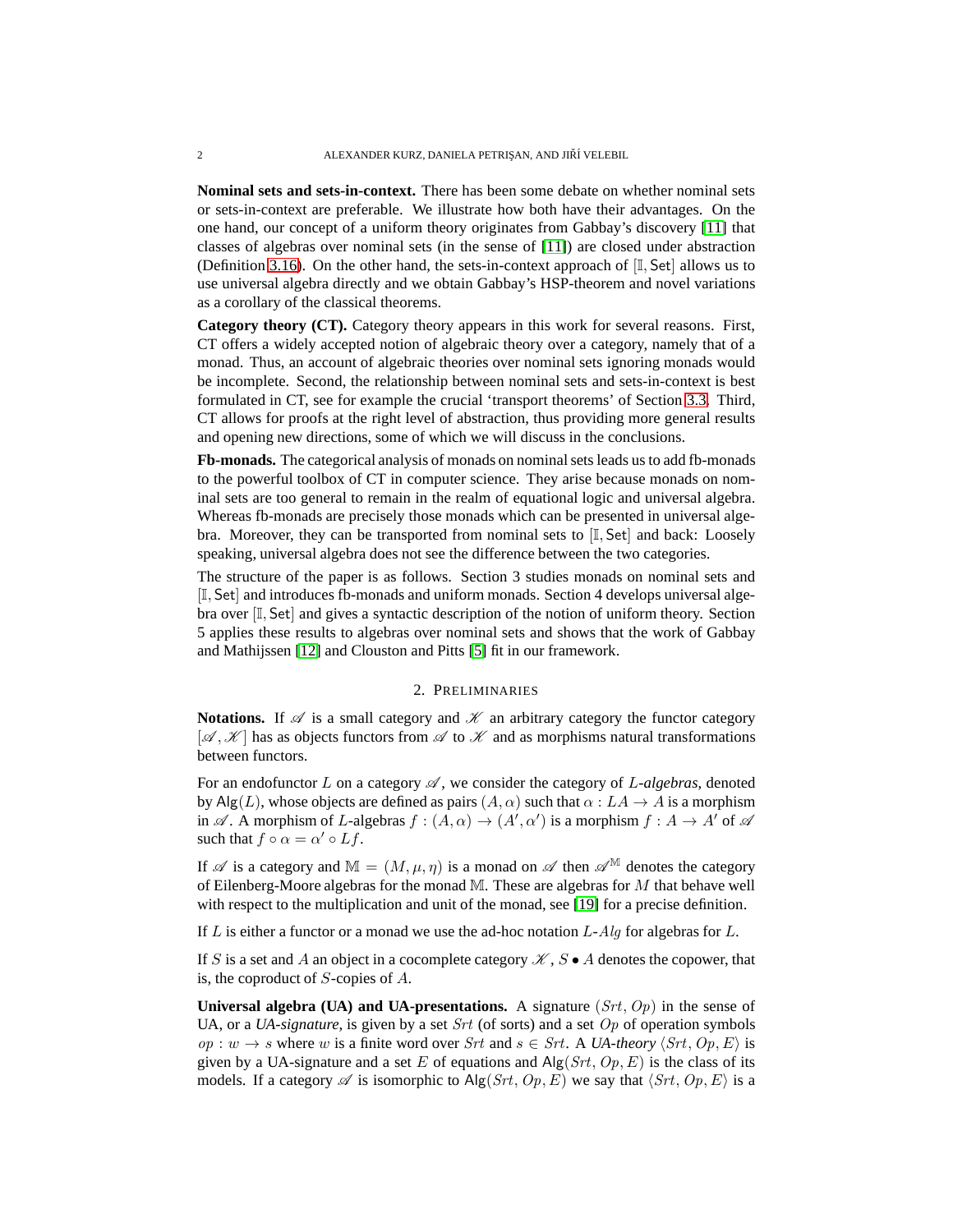*UA-presentation* of  $\mathscr A$  and call  $\mathscr A$  a *variety*. A variety  $\mathscr A$  comes with a forgetful functor  $U_{\alpha}: \mathscr{A} \to \mathsf{Set}^{Srt}$ , which has a left-adjoint  $F_{\alpha}$ .

**Monads.** Any adjunction  $F \dashv U : \mathcal{K} \to \mathcal{X}$  gives rise to a monad  $\mathbb{T} = UF$ , which in turn determines the category  $\mathscr{X}^{\mathbb{T}}$  of algebras for the monad. If  $\mathbb{T}$  is finitary (=preserves filtered colimits [\[2\]](#page-15-6)) and  $\mathscr{X} = \mathsf{Set}^{Srt}$ , then  $\mathscr{X}^{\mathbb{T}}$  is a variety. Conversely, any variety  $\mathscr{A} \cong \text{Alg}(Srt, Op, E)$  is isomorphic to  $(\text{Set}^{Srt})^{\mathbb{T}}$  where  $\mathbb{T} = U_{\mathscr{A}} F_{\mathscr{A}}$  is a finitary monad. We say that  $\langle Srt, Op, E \rangle$  is a UA-presentation of the monad T.

**Nominal Sets.** We consider a countable set N of names and the group  $\mathfrak{S}(\mathcal{N})$  of finitely supported permutations on  $N$  (that is permutations that fix all but a finite set of names). Let  $\cdot : \mathfrak{S}(\mathcal{N}) \times X \to X$  be a left action of the group  $\mathfrak{S}(\mathcal{N})$  on a set X. We say that a finite subset  $S \subset \mathcal{N}$  supports an element x of X, if for any permutation  $\pi \in \mathfrak{S}(\mathcal{N})$  that fixes the elements of S we have  $\pi \cdot x = x$ . A *nominal set* is a left action  $(X, \cdot)$  such that any element of  $X$  is supported by a finite set.

For each element  $x$  of a nominal set there exists a smallest set, in the sense of inclusion, which supports x. This set, denoted by  $supp(x)$ , is called the *support* of x. We say that  $a \in \mathcal{N}$  is *fresh* for x if  $a \notin \text{supp}(x)$ .

A morphism of nominal sets  $f : (X, \cdot) \to (Y, \circ)$  is an *equivariant* map between the carrier sets:  $f(\pi \cdot x) = \pi \circ f(x)$  for all  $x \in X$ . Let Nom be the category of nominal sets and equivariant maps.

**Nominal sets and the functor category** [I, Set]**.** The notion of support equips Nom with a forgetful functor U, which in turn generates the variety [I, Set] and the embedding Nom  $\rightarrow$  $[I, Set]$ . Here, I is the category whose objects are finite subsets of  $N$  and morphisms are injective maps. The underlying discrete subcategory is denoted by  $|\mathbb{I}|$ .

To define  $U : \mathsf{Nom} \to [\mathbb{I}], \mathsf{Set}$ , we let, for a nominal set  $X, UX(S)$  be the set of elements of X supported by S. U has a left adjoint  $F : [[\mathbb{I}], \mathsf{Set}] \to \mathsf{Nom}$ . Let  $\mathbb T$  denote the monad on  $\left[\mathbb{II}, \mathsf{Set}\right]$  generated by  $F \dashv U$ . The category of Eilenberg-Moore algebras for the monad T is equivalent to [I, Set]. The adjunction  $F \dashv U$  is not monadic, but rather of *descent type*: this means that the comparison functor  $I : \mathsf{Nom} \to [\mathbb{I}, \mathsf{Set}]$  is full and faithful.

<span id="page-3-1"></span>

Nom is equivalent to the full reflective subcategory of  $[I, Set]$  consisting of pullback preserving functors, and this category is actually a Grothendieck topos. The comparison functor I : Nom  $\rightarrow$  [I, Set] has a left adjoint  $I^*$ . We know that I preserves filtered colimits and all limits, while  $I^*$  preserves finite limits and all colimits.

**Abstraction.** Let  $(X, \cdot)$  be a nominal set. We consider the set  $[N]X$  consisting of equivalence classes of pairs  $(a, x) \in \mathcal{N} \times X$  for the equivalence relation  $\sim$  given by  $(a, x) \sim$  $(b, y)$  if and only if there exists  $c \in \mathcal{N} \setminus \{a, b\}$ , such that c is fresh for x and for y and

<span id="page-3-0"></span><sup>&</sup>lt;sup>1</sup>The nominal sets  $FY$  are the strong nominal sets of [\[24\]](#page-16-2).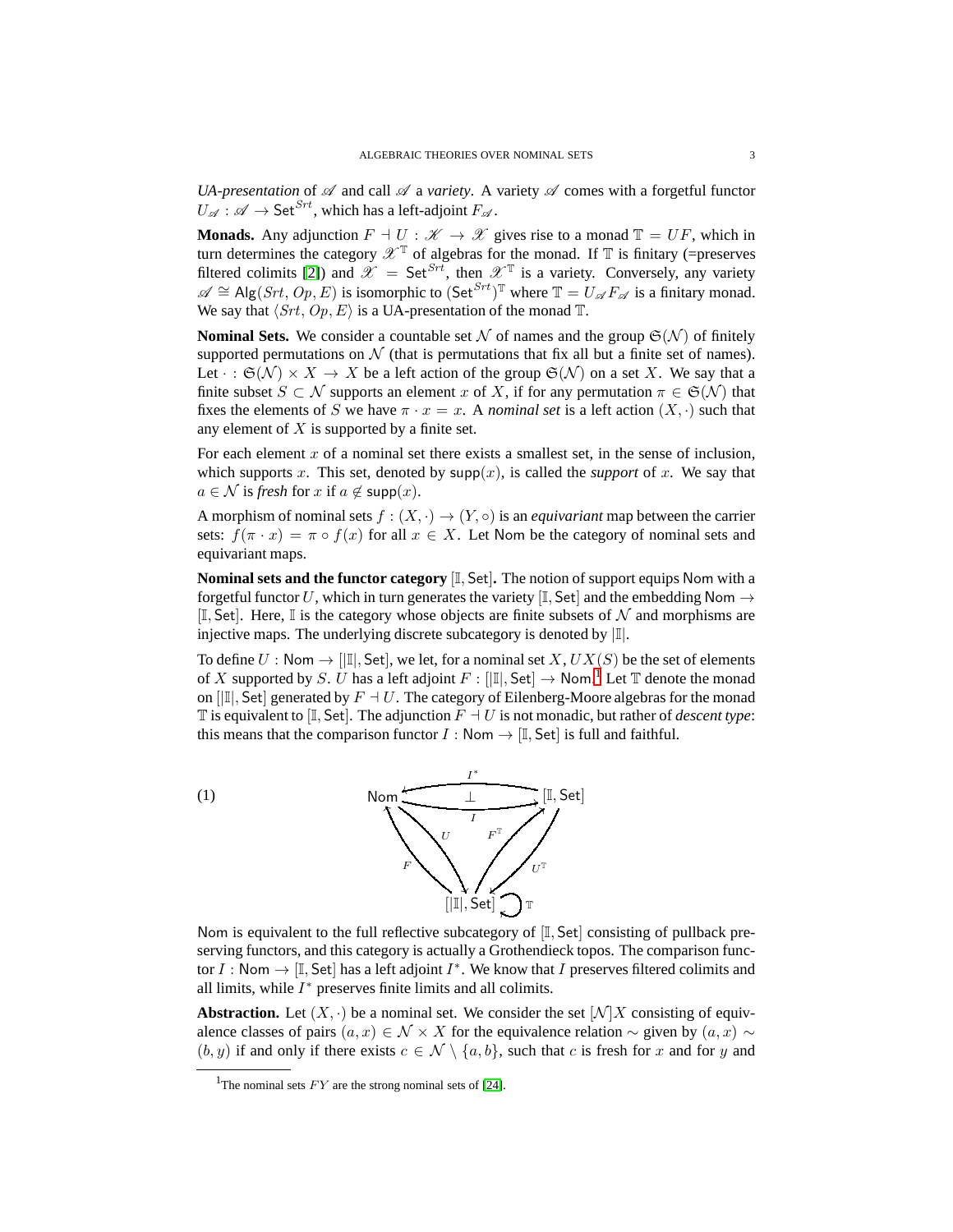$(a c) \cdot x = (b c) \cdot y$ . Let  $[a]x$  denote the equivalence class of  $(a, x)$ . There is a left action of  $\mathfrak{S}(\mathcal{N})$  on  $[\mathcal{N}]X$  given by  $\pi \circ [a]x = [\pi(a)]\pi \cdot x$ , so the set  $[\mathcal{N}]X$  can be endowed with a nominal set structure. In fact, the above construction extends to a functor  $[N] : \text{Nom} \rightarrow \text{Nom}, \text{called } abstraction \text{ or } \mathcal{N}\text{-abstraction in [10].}$  $[N] : \text{Nom} \rightarrow \text{Nom}, \text{called } abstraction \text{ or } \mathcal{N}\text{-abstraction in [10].}$  $[N] : \text{Nom} \rightarrow \text{Nom}, \text{called } abstraction \text{ or } \mathcal{N}\text{-abstraction in [10].}$ 

We have a similar notion of abstraction on  $[\mathbb{I}, \mathsf{Set}]$ , given by a functor  $\delta : [\mathbb{I}, \mathsf{Set}] \to [\mathbb{I}, \mathsf{Set}]$ defined in Figure [3.](#page-9-0) As one might expect,  $[\mathcal{N}]$  and  $\delta$  are related to each other via the adjunction  $I^* \dashv I$ , see Section [3.3.](#page-6-0)

#### 3. FINITARY BASED AND UNIFORM MONADS

<span id="page-4-1"></span>The aim of this section is two-fold: First, to study monads on Nom. Second, to show how to transport monads from Nom to  $[I, Set]$ . The category theoretic analysis is simplified by abstracting from [\(1\)](#page-3-1) and studying instead



where  $\mathscr K$  and  $\mathscr X^{\mathbb T}$  replace Nom and [I, Set]. L and M are monads,  $\mathscr K^{\mathbb L}$  and  $(X^{\mathbb T})^{\mathbb M}$  are the associated categories of algebras.

Our assumptions are the following.  $\mathscr X$  and  $\mathscr K$  are locally finitely presentable (l.f.p.) cate-gories [\[2\]](#page-15-6) and  $F \dashv U : \mathcal{K} \to \mathcal{X}$  is a finitary adjunction of descent type. This means that the comparison functor  $I : \mathscr{K} \to \mathscr{X}^T$  is full and faithful, where T is the monad generated by the adjunction. Equivalently,  $F \dashv U$  is of descent type if every commutative diagram

<span id="page-4-0"></span>(3) 
$$
FUFUA \xrightarrow{EFUA} FUA \xrightarrow{Ed} FUA \xrightarrow{\varepsilon A} A
$$

is a coequalizer, where  $\varepsilon$  denotes the counit of  $F \dashv U$ .

The main contribution of this section is a notion of functors/monads that can comfortably be transported back and forth from  $\mathscr K$  to  $\mathscr X^{\mathbb T}$  using the above adjunction  $I^* \dashv I$ . These are exactly those functors/monads that are determined by their behaviour on finitely generated free objects. They can be presented by finitary signatures of a special kind: the only admissible arities are objects, free on finitely presentable (f.p.) objects of  $\mathscr{X}$ . As we will see in the next section, this means that they can be presented by operations and equations in the sense of universal algebra.

We recall first what is meant by signatures and equational presentations in category theory.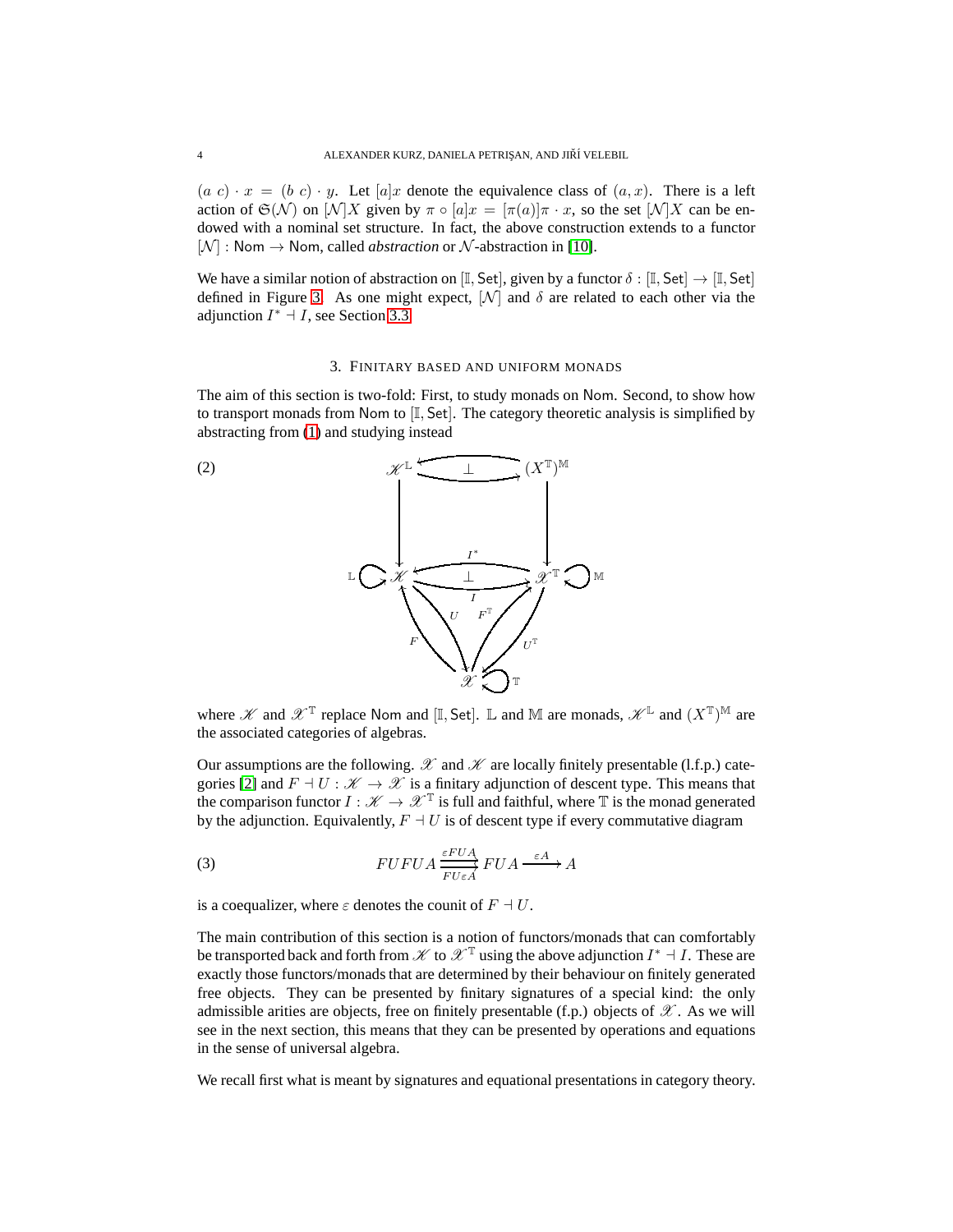arities in  $[|I|, Set]_{fp}$ :  $N_{S,a} = |\mathbb{I}|(S \cup \{a\}, -)$  for  $S \subseteq_f \mathcal{N}$  and  $a \notin S$ . fb-signature:  $\Sigma_{\delta} : [|\mathbb{I}|, \mathsf{Set}]_{\mathit{fp}} \to [\mathbb{I}, \mathsf{Set}]$  $\Sigma_{\delta}(N_{S,a}) = \overline{\mathbb{I}}(S,-)$ , empty otherwise. polynomial functor induced by the signature:  $H_{\Sigma_{\delta}} : [\mathbb{I}, \mathsf{Set}] \to [\mathbb{I}, \mathsf{Set}]$  given as  $H_{\Sigma_{\delta}} = \mathrm{Lan}_F \Sigma_{\delta}$  $H_{\Sigma_{\delta}}(X) = \coprod$  $N_{S,a}$  $X(S \cup \{a\}) \bullet \mathbb{I}(S, -).$ equations omitted (but see Figure [3\)](#page-9-0)

<span id="page-5-0"></span>FIGURE 1. Kelly-Power (KP) presentation of  $\delta$ 

3.1. **Finitary (based) signatures.** In [\[15\]](#page-16-3), Kelly and Power proved that finitary monads on a general l.f.p. category  $\mathscr K$  indeed capture the idea of equational presentations of algebras on  $K$ . Moreover, the monadic approach coincides with the UA-approach described in Section [2](#page-2-0) in case when  $\mathcal{K} = \mathsf{Set}^{Srt}$  where Srt is a set (of sorts). That is, the presentation (in the sense of Kelly and Power) of any finitary monad  $\mathbb T$  on Set<sup>Srt</sup> is a UA-presentation, i.e.,  $(\textsf{Set}^{Srt})^T$  is equivalent to a many-sorted variety in the sense of universal algebra. Fig-ure [2](#page-8-0) shows such a presentation where  $\mathbb T$  is as in [\(1\)](#page-3-1).

The concept of an equational presentation in a general l.f.p. category generalizes the triad

finitary signatures, terms of depth  $\leq 1$ , equational theories

of universal algebra on (many-sorted) sets to the triad

finitary signatures, finitary endofunctors, finitary monads

of category theory.

The important ingredient of the presentation result of Kelly and Power [\[15\]](#page-16-3) is the recognition of properties of the adjunction between the elements of the above triad: for every finitary monad T on  $\mathcal K$ , there exist two finitary signatures  $\Gamma$  and  $\Sigma$  and a coequalizer diagram

 $\mathbb{F}_{\Gamma} \longrightarrow \mathbb{F}_{\Sigma} \longrightarrow \mathbb{T}$ 

in the category of finitary monads on  $\mathscr K$ , where  $\mathbb F_{\Gamma}$  and  $\mathbb F_{\Sigma}$  are free (finitary) monads on  $\Gamma$ and  $\Sigma$ , respectively. A *finitary signature*  $\Sigma$  on  $K$  is a family  $\Sigma n$  of objects of  $K$  indexed by f.p. objects n in  $K$ . Similarly for  $\Gamma$ .

In fact, the above coequalizer expresses exactly the fact that T-algebras are precisely those  $\Sigma$ -algebras satisfying equations specified by the parallel pair. We refer the reader to [\[15\]](#page-16-3) for more details.

In what follows, a *special kind* of finitary signature on  $K$  will prove to be useful:

**Definition 3.1.** *Given an adjunction*  $F \dashv U : \mathcal{K} \to \mathcal{K}$  *of descent type, an fb*-signature *on*  $K$  *is a family*  $\Sigma n$  *of objects of*  $K$ *, indexed by f.p. objects* n *in*  $K$ *.* 

Notice that every object of the form  $Fn$  is f.p. in  $K$ . Hence fb-signatures are exactly those finitary signatures on  $K$  that have "nonempty" objects of operations only for arities of the form  $Fn$ , n f.p. in  $\mathscr X$ . That is, as opposed to finitary signatures, fb-signatures take arities in  $\mathscr X$  instead of  $\mathscr K$ .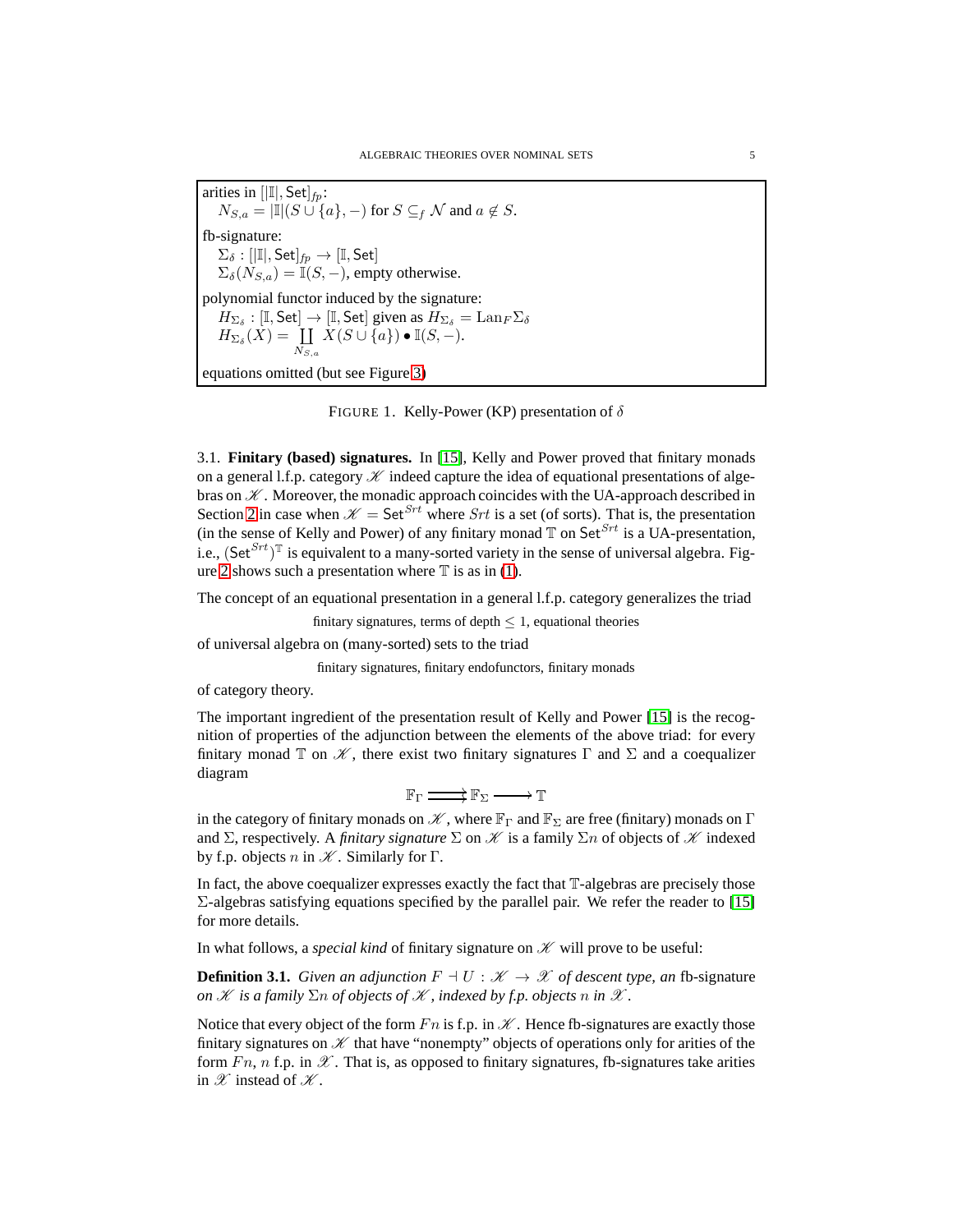3.2. **Finitary and based functors/monads.** The functorial counterpart of fb-signatures is the following notion:

**Definition 3.2.** A functor  $L : \mathcal{K} \to \mathcal{K}$  is called based if L preserves all coequalizers of *type* [\(3\)](#page-4-0). A monad  $\mathbb{M} = (M, \mu, \eta)$  *on*  $\mathscr K$  *is called based if* M *is a based functor.* A *finitary and based functor/monad is called an* fb-functor/monad*.*

**Remark 3.3.** It can be proved that fb-endofunctors of  $K$  are exactly those that are deter*mined by their values on objects of the form*  $Fn$ *, where* n *is f.p. in*  $\mathscr X$ .

Let End<sub>fb</sub>  $(\mathscr{K})$  denote the full subcategory of  $[\mathscr{K}, \mathscr{K}]$  consisting of fb-functors, and let  $\text{Mnd}_{\text{fb}}(\mathcal{K})$  denote the category of fb-monads on  $\mathcal{K}$ . Any fb-monad on  $\mathcal{K}$  can be presented by operations taking arities from finitely presentable objects of  $\mathscr{X}$ . To make this precise:

**Theorem 3.4.** An fb-functor/monad on  $K$  can be presented by operations taking arities *from f.p. objects of* X *. Conversely, if a monad has such a presentation then it is finitary based.*

**Remark 3.5.** *Since any fb-functor/monad is* a fortiori *finitary, it can be equationally presented in the sense of Kelly and Power* [\[15\]](#page-16-3) *using arities from*  $\mathcal{K}_{fp}$ *. The import of the above result is that arities are "finitely generated" free objects* F n*. Therefore, one can work with arities n* which are f.p. in  $\mathscr X$ .

We can apply all the above results to endofunctors/monads on  $\mathscr{X}^{\mathbb{T}}$ . Fb-endofunctors on  $\mathscr{X}^{\mathbb{T}}$  are exactly those that are *determined by values on finitely generated free algebras*, since based now means relative to the monadic adjunction  $F^{\mathbb{T}} \dashv U^{\mathbb{T}} : \mathscr{X}^{\mathbb{T}} \to \mathscr{X}$ .

**Example 3.6.** *The presentation of the abstraction functor from Section [2](#page-2-0) is given in Figure [1](#page-5-0) and, using the notation from universal algebra, in Figure [3.](#page-9-0)*

The following two results will be used in the Section [4](#page-8-1) to show that fb-monads have presentations in the sense of universal algebra. In a slogan, these results show that fb-monads are 'universal algebraic'.

<span id="page-6-2"></span>**Proposition 3.7.** *Suppose*  $U : \mathscr{X}^{\mathbb{T}} \to \mathsf{Set}^{Srt}$  *is a many-sorted variety. An endofunc*tor/monad on  $\mathscr{X}^{\mathbb{T}}$  is finitary based iff it preserves sifted colimits<sup>[2](#page-6-1)</sup>.

<span id="page-6-3"></span>**Theorem 3.8** (monadic composition theorem)**.** *Suppose that* T *is a finitary monad on an l.f.p. category* X *and* M *an fb-monad on* X <sup>T</sup> *. Then the composite*

$$
(\mathscr{X}^{\mathbb{T}})^{\mathbb{M}} \longrightarrow \mathscr{X}^{\mathbb{T}} \longrightarrow \mathscr{X}
$$

<span id="page-6-0"></span>*of the forgetful functors is monadic.*

3.3. **Transporting monads and algebras.** Since fb-functors are exactly those determined by values on "finitely generated" free objects, they have nice properties w.r.t. transport back and forth along the adjunction  $I^* \dashv I$ . The reason for their nice behaviour is, essentially, that  $I$  is a comparison functor and such functors interact nicely with free objects.

**Theorem 3.9.** *The assignment*  $L \mapsto ILI^*$  *constitutes a functor*  $\Phi$  :  $\text{End}_{fb}(\mathcal{K}) \rightarrow$  $\textsf{End}_{\textit{fb}}(\mathscr{X}^{\mathbb{T}})$  *that lifts to a functor*  $\widehat{\Phi}$  :  $\textsf{Mnd}_{\textit{fb}}(\mathscr{K}) \to \textsf{Mnd}_{\textit{fb}}(\mathscr{X}^{\mathbb{T}})$ *. Both*  $\Phi$  *and*  $\widehat{\Phi}$  *are* full, faithful and have left adjoints. The left adjoint of  $\Phi$  is given by  $W \mapsto I^*WI$ .

**Example 3.10.**  $\delta$  *and*  $[N]$ *, as well as polynomial functors are transported to each other.* 

<span id="page-6-1"></span> ${}^{2}$ For an introduction to sifted colimits see [\[3\]](#page-15-7).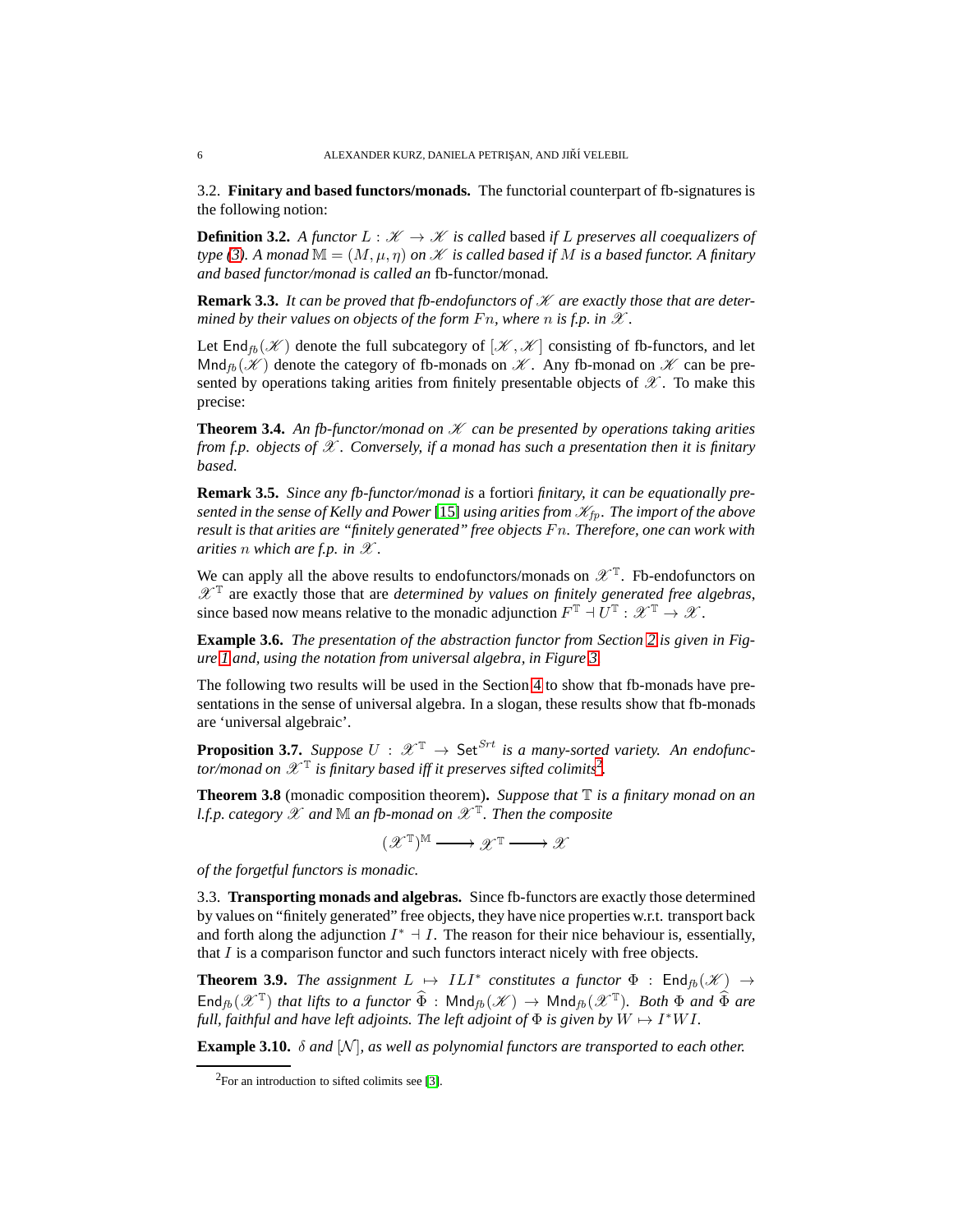Next, we consider the effect of transport on algebras. It turns our that the adjunction  $I^* \dashv I$ lifts to an adjunction between the categories of algebras.

<span id="page-7-4"></span>**Theorem 3.11.** *Consider a fb-functor/monad* L *on*  $K$  *and let*  $M = ILI^*$  *be its "transport along* I*". Then there are diagrams*



*commuting up to isomorphism, the left-hand one being a pseudopullback. Moreover,*  $K^*$   $\neg$ K *holds.*

Pseudopullbacks are a "bicategorical" notion of pullbacks. The pseudopullback condition means that every M-algebra with carrier from  $\mathcal K$  is an L-algebra. This will be used in Section [5.](#page-13-0)

<span id="page-7-1"></span>3.4. **Uniform monads.** An important feature of nominal sets, but also other categories for variable binding  $[23]$  is the presence of an abstraction functor, say D. It is therefore of interest to study functors (monads)  $H$  which have the property that  $D$  lifts to  $H$ -algebras, that is, there is a 'distributive law'  $HD \to DH$ : Given  $HA \to A$  we obtain an H-algebra  $HDA \rightarrow DHA \rightarrow DA$  over DA.

From now on, we instantiate  $\mathcal K$  in (2) with Nom, hence D is either  $[N]$  or  $\delta$  as in Section [2.](#page-2-0) We leave a more general development for future work.

<span id="page-7-2"></span>**Definition 3.12.** *An endofunctor* H *on* Nom *(or* [I, Set]*) is called* uniform *if there exists a natural transformation*  $H[\mathcal{N}] \to [\mathcal{N}]H$  *(or*  $H\delta \to \delta H$ *).* 

**Example 3.13.** *Polynomial functors and* δ *are uniform. Figure [5](#page-12-0) shows an fb-functor that is not uniform.*

In the case of monads, the natural transformation needs to satisfy an additional property and is then called a distributive law [\[14\]](#page-15-8).

<span id="page-7-3"></span>**Definition 3.14.** *A monad on* Nom*, respectively on* [I, Set]*, is called uniform if it has a distributive law over*  $[N]$ *, respectively over*  $\delta$ *.* 

**Example 3.15.** δ *is uniform. In Figure [5](#page-12-0) we describe a fb-functor that is not uniform.*

This allows us to define abstraction of algebras. We spell it out for  $\delta$  and uniform functors, the remaining cases are analogous.

<span id="page-7-0"></span>**Definition 3.16.** *Suppose* H *is a uniform functor by means of a distributive law*  $\tau$  : H $\delta \rightarrow$ δH. Then the abstraction of an H-algebra  $(A, a)$  *is an H-algebra*  $(δA, Ha ∘ τ<sub>A</sub>)$ *.* 

**Proposition 3.17.** If an fb-functor/monad L on Nom distributes over [N], then the trans*port* M *along* I *distributes over* δ*. Conversely, if* M *distributes over* δ *then* [N ] *distributes over* L*.*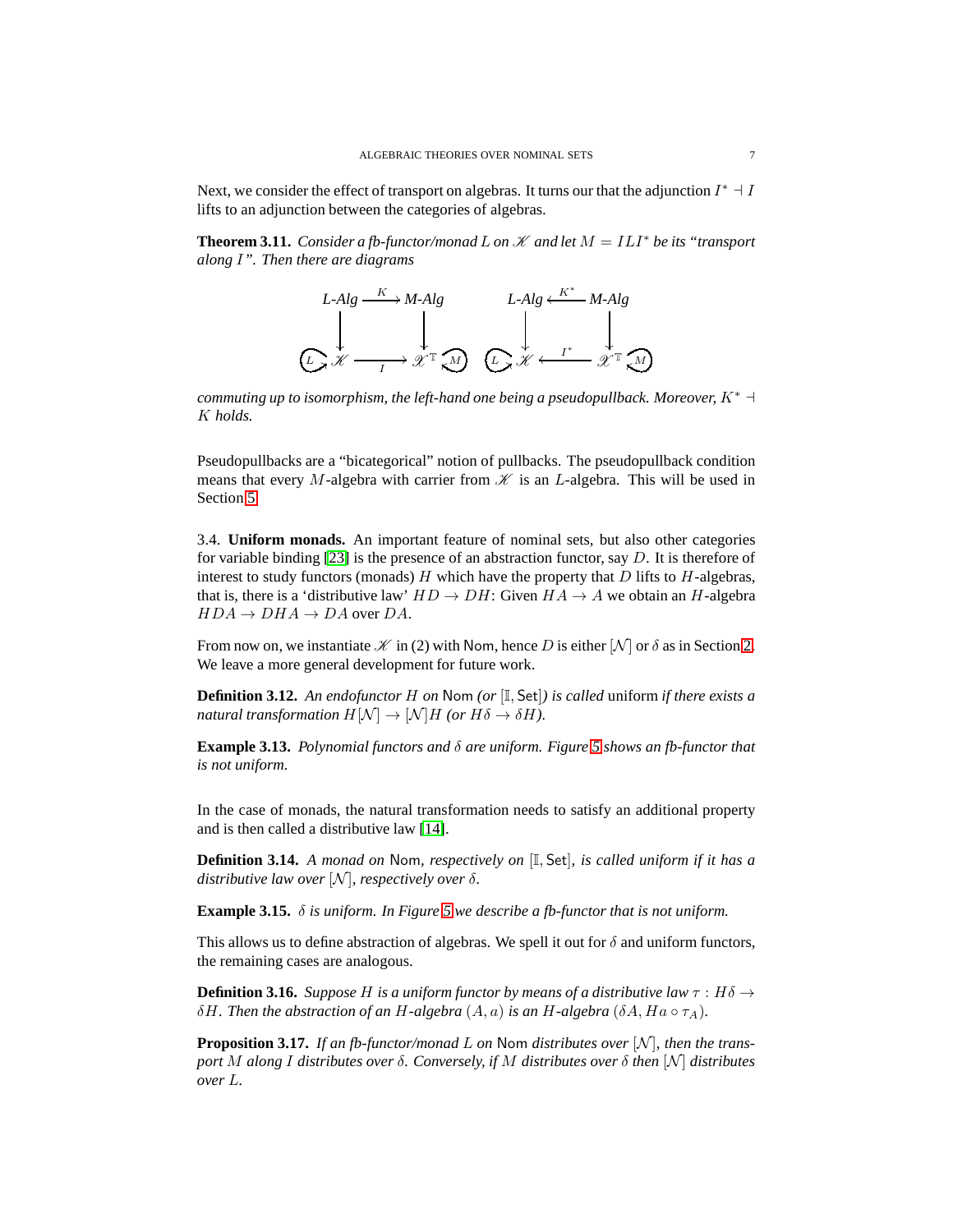operation symbols  $Op_{[\mathbb{I}, \mathsf{Set}]}$ :  $(b/a)_S : S \cup \{a\} \rightarrow S \cup \{b\} \quad a \neq b, \ a \notin S, \ b \notin S$  $w_{S,a}: S \to S \cup \{a\}$   $a \notin S$ equations  $E_{\text{[I,Set]}}$ :  $(a/b)_{S}(b/a)_{S}(x) = x$  $(b/a)_{S\cup\{d\}}(d/c)_{S\cup\{a\}}(x) = (d/c)_{S\cup\{b\}}(b/a)_{S\cup\{c\}}(x)$  $(c/b)_S(\vec{b}/a)_S(x) = (c/a)_S$  $(b/a)_{S\cup\{c\}}w_{S\cup\{a\},c}(x) = w_{S\cup\{b\},c}(b/a)_{S}$  $(b/a)_{S}w_{S,a}(x) = w_{S,b}(x)$  $w_{S\cup \{b\},a}w_{S,b}(x) = w_{S\cup \{a\},b}w_{S,a}(x)$ 

<span id="page-8-0"></span>FIGURE 2. UA-theory of [I, Set]

#### 4. UNIVERSAL ALGEBRA OVER [I, Set]

<span id="page-8-1"></span>In this section we see that fb-monads on  $[I, Set]$  are given by universal algebra (UA) theories on [I, Set]. Corresponding to the concept of uniform monad we introduce the notions of uniform signature, uniform equations and uniform UA-theories. Similar to Birkhoff's variety theorem, we can characterise classes of algebras definable by uniform equations as those that are closed under images, subalgebras, products and abstraction. We also prove the uniform analogue of the quasivariety theorem.

4.1. **Equational theories.** As explained in Section [2,](#page-2-0) our notions of many-sorted signature (Srt, Op), equational theory  $\langle Srt, Op, E \rangle$ , algebras Alg(Srt, Op, E) are those of Universal Algebra. We are interested in  $Srt = |\mathbb{I}|$ . Referring to Figure [2,](#page-8-0) we call

<span id="page-8-2"></span>(4) 
$$
\langle \vert \mathbb{I} \vert , Op_{[I, \mathsf{Set}]} \uplus Op , E_{[I, \mathsf{Set}]} \uplus E \rangle
$$

a *theory over*  $\mathbb{I}$ . If equations in E do not contain nested occurrences of operation in Op we say that the theory is of *rank 1*, see Figure [1](#page-5-0) for an example.

<span id="page-8-3"></span>**Proposition 4.1** ([\[17,](#page-16-4) [16\]](#page-16-5)). A theory  $\langle Srt, Op, E \rangle$  over  $\mathbb{I}$  of rank 1 determines a functor  $M : [\mathbb{I}, \mathsf{Set}] \rightarrow [\mathbb{I}, \mathsf{Set}]$ *. Moreover,* Alg $(M) \cong \mathsf{Alg}(Srt, Op, E)$ *.* 

In one-sorted universal algebra such a functor is typically a polynomial functor  $X \mapsto$  $LX = \coprod_{n\in\mathbb{N}} \operatorname{Set}(n, X) \bullet \Sigma n$ , where  $\operatorname{Set}(n, X) \bullet \Sigma n$  denotes the coproduct of  $\operatorname{Set}(n, X)$ many copies of  $\Sigma n$ . Hence  $\Sigma n$  is the set of *n*-ary operations. Here, apart from polynomial functors, we are also interested in functors specifying operations involving binders, the most basic one being the  $\delta$  of Figure [3.](#page-9-0)

Specifying additional operations by a functor has the advantage that the initial algebra of terms comes equipped with an inductive principle. For an example see how  $\lambda$ -terms form the initial algebra for a functor in [\[9,](#page-15-1) [10,](#page-15-0) [13\]](#page-15-2).

4.2. **Relating KP- and UA-presentations.** We argue that the fb-monads from Section [3](#page-4-1) are precisely those monads that have a UA-presentation.

**Example 4.2.** *Consider a UA-signature as in [\(4\)](#page-8-2) with* Op *containing one operation* app :  $\emptyset$ ,  $\emptyset$  →  $\emptyset$  *and*  $E = \emptyset$ *. Consider*  $N : |\mathbb{I}|$  → Set *defined as*  $N(\emptyset) = 2$  *and empty otherwise. The corresponding fb-signature*  $\Sigma : ||[1||, Set|_{fp}] \rightarrow [1, Set]$  *maps all f.p. objects in*  $||[1], Set$ *to 0 with the exception of* N *which is mapped to*  $\mathbb{I}(\emptyset, -)$  *. The endofunctor presented by*  $\Sigma$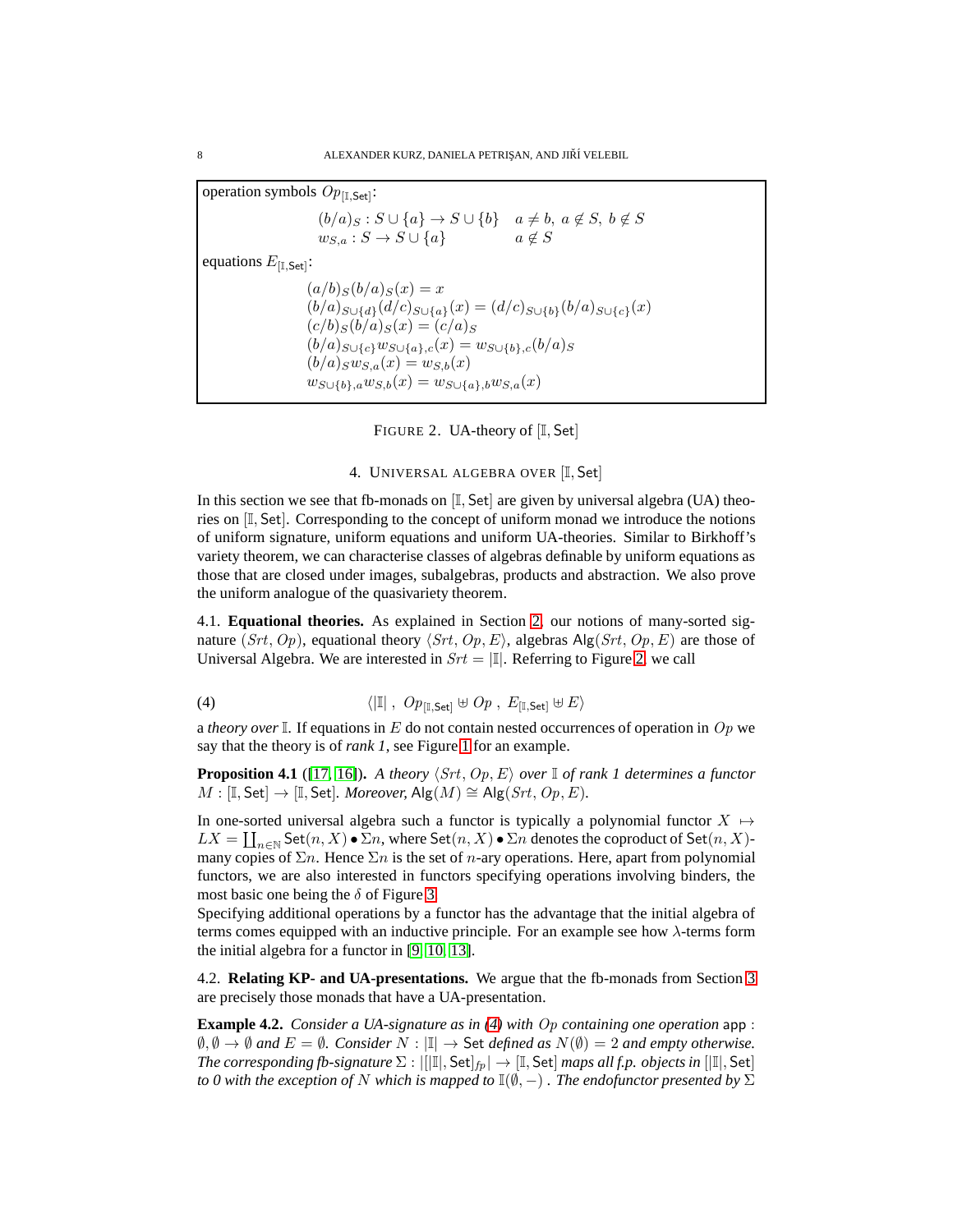operation symbols  $Op_{\delta}$ :  $[a]_S : S \cup \{a\} \rightarrow S$ for all finite sets S and  $a \notin S$ equations  $E_{\delta}$ :  $(c/b)_{S}[a]_{S\cup\{b\}}t = [a]_{S\cup\{c\}}(c/b)_{S\cup\{a\}}t \quad t : S\cup\{a,b\}$  $[a]_S t = [b]_S (b/a)_S t$   $t : S \cup \{a\}$  $w_{S,b}[a]_S t = [a]_{S\cup \{b\}} w_{S\cup \{a\},b} t \hspace{1.5cm} t : S \cup \{a\}$ 

<span id="page-9-0"></span>FIGURE 3. UA-presentation of  $\delta$ 

*then is*  $H_{\Sigma}(X) = (X(\emptyset) \times X(\emptyset)) \bullet \mathbb{I}(\emptyset, -)$ *. Going back from*  $H_{\Sigma}$  *to a UA-presentation gives us the theory of Figure [5.](#page-12-0) This theory is different from the one we started with, but the two theories are equivalent: they define isomorphic categories of algebras.*

This example can be generalised and similar to Proposition [4.1](#page-8-3) we have

<span id="page-9-2"></span>**Proposition 4.3.** *Every UA-theory over* I *gives rise to an fb-monad on* [I, Set]*.*

Conversely, fb-functors/monads have UA-presentations.

**Theorem 4.4.** *Every fb-functor on* [I, Set] *has a presentation as a UA-theory over* I *of rank 1.*

This is a consequence of Proposition [3.7](#page-6-2) and [\[17,](#page-16-4) [16\]](#page-16-5).

**Theorem 4.5.** *Every fb-monad on* [I, Set] *has a presentation as a UA-theory over* I*.*

<span id="page-9-3"></span>This is a consequence of Theorem [3.8.](#page-6-3)

4.3. **Uniform UA-theories.** Let us give an intuitive motivation for the notions introduced in this section. Assume we want to investigate algebraic theories over nominal sets by studying their transport to  $[I, Set]$ . Suppose we have some notion of signature and equations over nominal sets, such as the nominal logics of  $[12, 5]$  $[12, 5]$ . A nominal set X satisfies an equation, if for any instantiation of the variables, possibly respecting some freshness constraints, we get equality in X. Notice that the support of the elements of X used to instantiate the variables can be arbitrarily large. Let us think what this means in terms of the corresponding presheaf IX. For a finite set of names  $S, IX(S)$  is the set of elements of X supported by S. So  $IX$  should satisfy not one, but a set of 'uniform' equations, (for an example, see Figure [6\)](#page-14-0). This means that we should be able to extend in a 'uniform' way the operation symbols together with their arities, the sort of the equations and the sort of the variables. We formalize this below, following the same lines as in [\[18\]](#page-16-6). Moreover, we prove that this concrete syntax implements the notions introduced in Section [3.4.](#page-7-1)

<span id="page-9-1"></span>**Definition 4.6.** *A UA-signature over*  $\mathbb{I}$  *of the form*  $\langle |\mathbb{I}|$  ,  $Op_{\mathbb{I}.\mathsf{Set}} \oplus Op$  *is called uniform if the set* Op *of operation symbols can be organized as a presheaf, abusively also denoted by*  $Op \in [I, Set]$ *, such that any operation symbol*  $f \in Op(S)$  *has arity of the form* 

$$
f:S_1,\ldots,S_n\to S_0
$$

*with*  $\cup S_i = S$ *. Additionally, we require that for any injective map*  $u : S \rightarrow T$  *the operation symbol* Op(u)(f) *has arity*

 $Op(u)(f): T \setminus u[S \setminus S_1], \ldots, T \setminus u[S \setminus S_n] \to T \setminus u[S \setminus S_0]$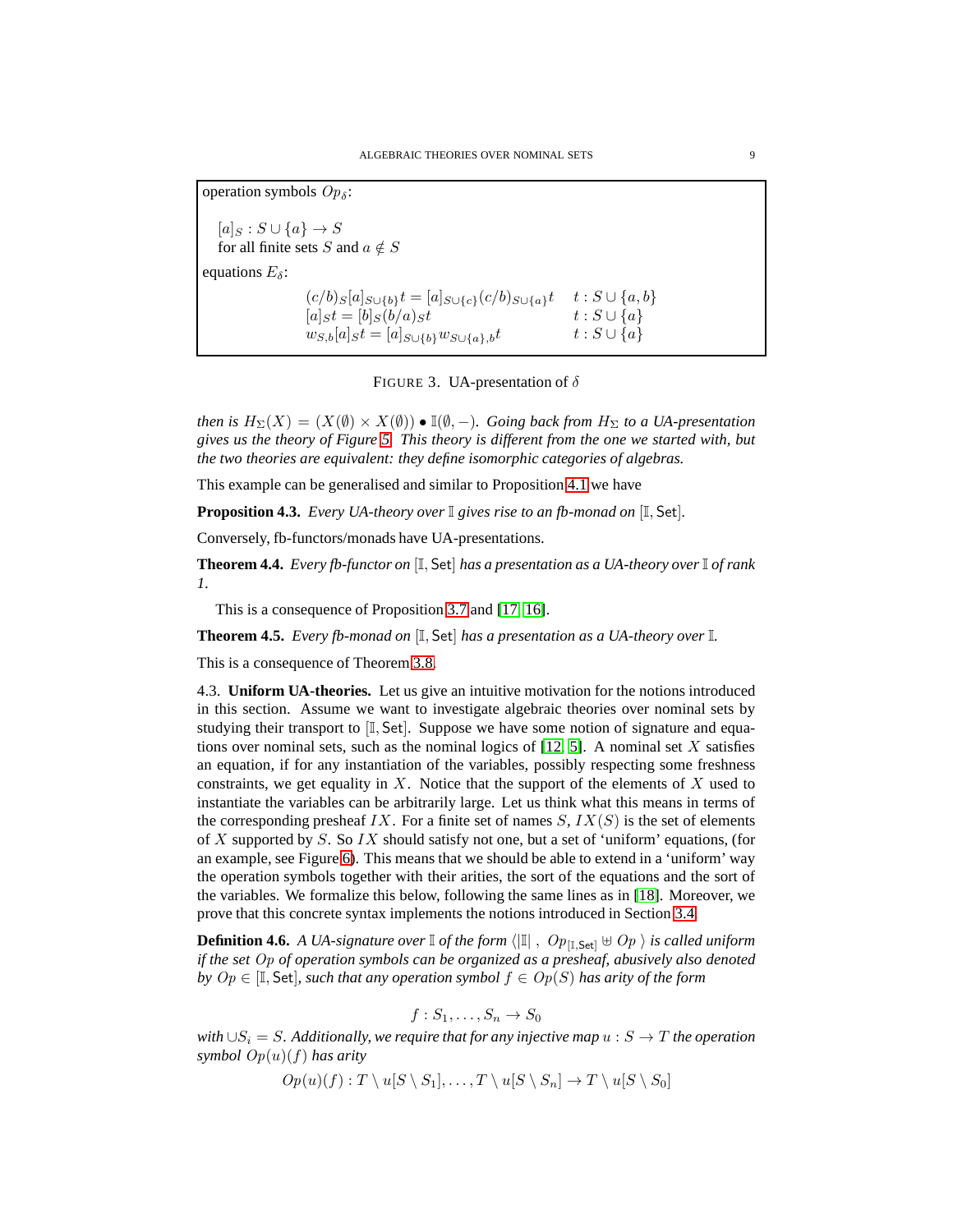where  $u[S \setminus S_i]$  denotes the direct image of  $S \setminus S_i$  under  $u.$  For simplicity let  $u \cdot f$  denote  $Op(u)(f)$ .

The intention here is that  $S \setminus S_i$  is the set of names bound by f at the corresponding position. For example, the operations in Figure [3](#page-9-0) form a uniform signature. They can be structured as a presheaf as follows:

(5) 
$$
[a]_S \in Op(S \cup \{a\})
$$
  
\n $w_b \cdot [a]_S = [a]_{S \cup \{b\}}$   
\n $(b/a)_S \cdot [a]_S = [b]_S$ 

For such a signature we define the notions of uniform term and uniform equation. The intuition here is that a uniform equation generates a set of equations in the sense of universal algebra.

A *uniform term*  $t : T$  for a uniform signature is a term  $t$  of type  $T$  formed according to the rules in Figure [4.](#page-12-1) Each rule can be instantiated in an infinite number of ways:  $T$ ranges over finite sets of names and  $a, b$  over names. The notation  $T \oplus \{a\}$  indicates that an instantiation of the schema is only allowed for those sets  $T$  and those atoms  $\alpha$  where  $a \notin T$ . A *uniform equation* is a pair of uniform terms of the same sort  $u = v : T$ , such that any variable X appears with the same type  $T_X$  in both u and v. A *uniform theory* consists of a set of uniform equations.

A uniform equation  $u = v : T$  is not an equation in the sense of universal algebra, but it generates a set of equations indexed over all finite sets of names S that are disjoint from T. We will call these equations the translations of  $u = v : T$  by S, and they are defined below. These translations should involve enlarging the sort of the variables. However this is not always possible, for example if we have a subterm  $w_a X$  of an equation, then the sort of  $X$  cannot contain the name  $a$ .

**Definition 4.7.** *The freshness set of a variable X appearing with sort*  $T_X$  *in an equation* E *of the form*  $u = v : T$  *is the set* 

$$
\mathsf{Fr}_E(X) = \bigcup_{t:T} T \setminus T_X
$$

*where the union is taken over all sub-terms* t *of either* u *or* v *that contain the variable* X*.*

<span id="page-10-0"></span>**Example 4.8.** *As an example, let us consider a set of operation symbols*

$$
a_S : S \cup \{a\}
$$
  
app<sub>S</sub> : S, S \rightarrow S  
[a]<sub>S</sub> : S \cup \{a\} \rightarrow S

In fact these operations subject to some equations give a presentation for the functor  $LX =$  $N + \delta X + X \times X$ , whose initial algebra is the presheaf of  $\alpha$ -equivalence classes of  $\lambda$ -terms, *see* [\[18,](#page-16-6) Section 4] *for details on this.*

*For the uniform equation*  $[a]_{\emptyset}$  app $_{\{a\}}(w_a X, a_{\emptyset}) = X$  *the freshness set of* X *is*  $Fr(X) =$ {a}*. In Figure [6](#page-14-0) we see that this equation corresponds to equations in other nominal logics having as side condition that* a *is fresh for* X*.*

**Definition 4.9.** *The translation of an equation* E *of the form*  $u = v : T_E$  *by a name*  $a \notin T_E$ *is an equation*  $tr_a(u) = tr_a(v)$  *of sort*  $T \cup \{a\}$ *, where the translation*  $tr_a(t:T)$  *(with*  $a \notin T$ *) of a sub-term t of either* u *or* v *is defined recursively by*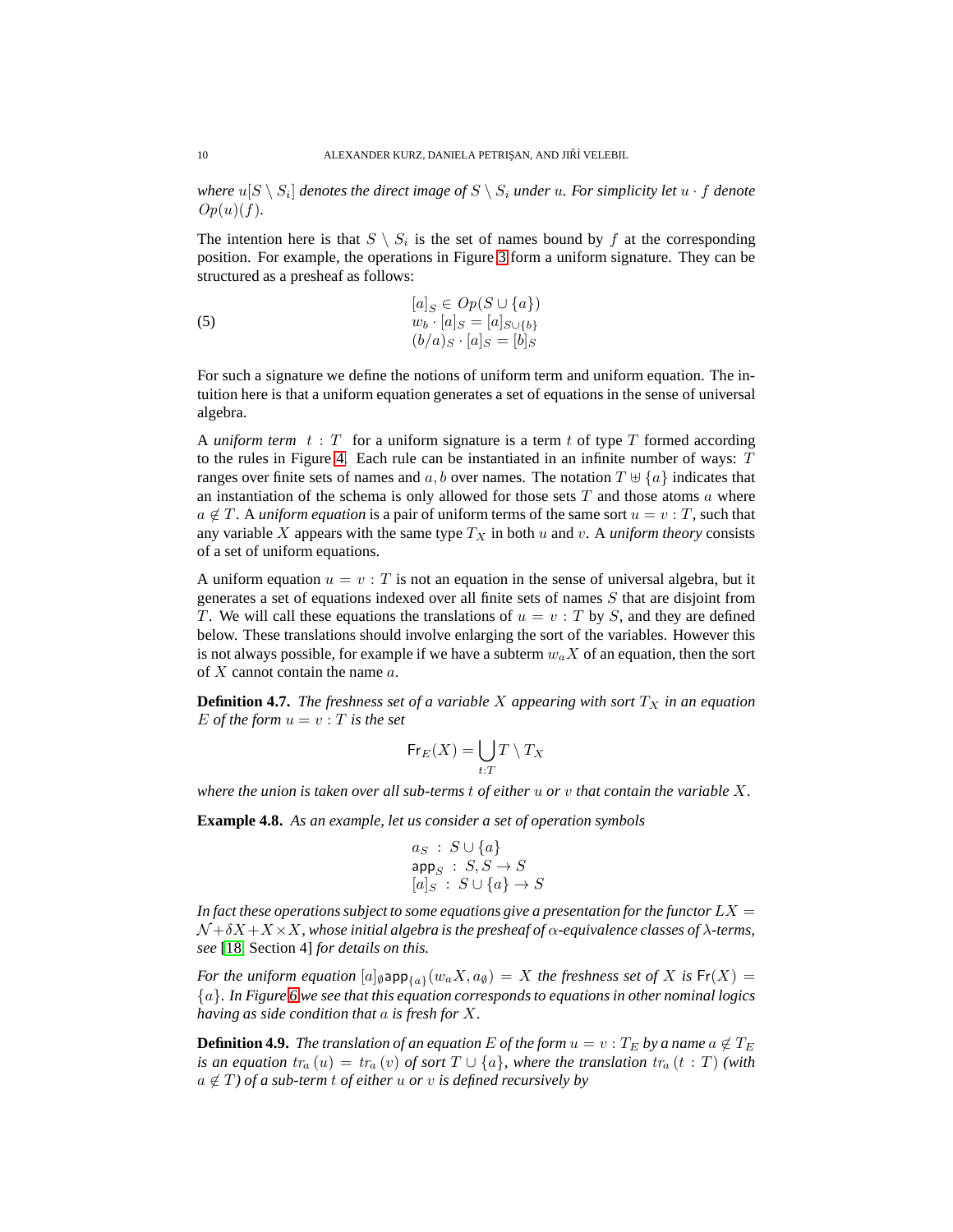$$
tr_a(f(t_1,\ldots,t_n):T_0)\stackrel{(a\in T)}{=} (w_a\cdot f)(tr_a(t_1),\ldots,tr_a(t_n))
$$
  

$$
tr_a(f(t_1,\ldots,t_n):T_0)\stackrel{(a\in T)}{=} w_a(f(t_1,\ldots,t_n))
$$

$$
r_a(w_b t : T \oplus \{b\}) = w_{S \cup \{a\},b} \, tr_a(t : T)
$$

$$
(6)
$$

<span id="page-11-0"></span>
$$
tr_a ((b/c)t : T \uplus {b}) \stackrel{(a \neq c)}{=} (b/c)_{T \cup \{a\}} tr_a (t : T \uplus {c})
$$
  

$$
tr_a ((b/a)t : T \uplus {b}) = w_a (b/a)_T t
$$

$$
tr_a(X: T_X) = w_a X_{T_X} \quad \text{if } a \in \mathsf{Fr}_E(X)
$$
  

$$
tr_a(X: T_X) = X'_{T_X \cup \{a\}} \quad \text{if } a \notin \mathsf{Fr}_E(X)
$$

*where in the first two conditions*  $f : T_1, \ldots, T_n \to T_0$  *is an operation symbol in Op. In the last condition*  $X'_{T_X \cup \{a\}}$  *is a variable of sort*  $T_X \cup \{a\}$ *.* 

*The translation of an equation E of the form*  $u = v : T_E$  *by a set*  $S = \{a_1, \ldots, a_k\}$  $disjoint$  from  $T_E$  is a defined as  $\textit{tr}_{a_1} \left( \ldots \textit{tr}_{a_k} \left( u = v : T \right) \ldots \right)$  :  $T \cup S.$  (The chosen order *of the elements of* S *is irrelevant).*

We will say that a set of (standard universal algebra) equations is *uniformly generated* by a uniform theory  $U$  if it consists of all possible translations of the uniform equations in  $U$ .

**Example 4.10.** *The UA-theory expressing the eta-equivalence of the* λ*-calculus is uniformly generated by the uniform equation of the last line of Figure [6.](#page-14-0)*

**Definition 4.11.** *A uniform UA-theory over*  $\mathbb{I}$  *is a theory*  $\langle |\mathbb{I}|$  ,  $Op_{[\mathbb{I}, \mathsf{Set}]} \oplus Op$  ,  $E_{[\mathbb{I}, \mathsf{Set}]} \oplus$  $E \oplus E_{Op}$  *such that the set of equations* E *is uniformly generated by a uniform theory and*  $E_{Op}$  *is the set of equations of the form:* 

$$
(w_a \cdot f)(w_a x_1, \ldots, w_a x_n) = w_a f(x_1, \ldots, x_n)
$$
  

$$
((a/b)_{S \setminus \{b\}} \cdot f)(\langle a/b \rangle_{S_1 \setminus \{b\}} x_1, \ldots, \langle a/b \rangle_{S_n \setminus \{b\}} x_n) =
$$
  

$$
\langle a/b \rangle_{S_0 \setminus \{b\}} f(x_1, \ldots, x_n)
$$

*for*  $f \in Op(S)$  *having arity*  $S_1, \ldots, S_n \to S_0$ ,  $a \notin S$  *and*  $b \in S$ *, with the additional convention that*  $\langle a/b \rangle_{S_i \setminus \{b\}}$  *denotes the identity on*  $S_i$  *if*  $b \notin S_i$  *and*  $(a/b)_{S \setminus \{b\}}$  *if*  $b \in S_i$ *.* 

Next, we will see that there is a strong connection between uniform UA-theories and the concept of abstraction. The reason for this is the existence of an isomorphism for every finite set S and  $a \notin S$ 

$$
A(S \cup \{a\}) \cong \delta A(S)
$$

that maps  $x \in A(S \cup \{a\})$  to  $[a]_S x$ .

Consider a uniform signature as in Definition [4.6](#page-9-1) and let A be an algebra for the uniform theory  $\langle \vert \mathbb{I} \vert$ ,  $Op_{\mathbb{I},\mathsf{Set}} \uplus Op$ ,  $E_{\mathbb{I},\mathsf{Set}} \uplus E_{Op}$ . We can define the *abstraction* of A to be an algebra with carrier  $\delta A$  and the interpretation of an operation symbol in  $Op(S)$  of the form  $f: S_1, \ldots, S_n \rightarrow S_0$  given by:

$$
f^{\delta A}([a]_{S_1}x_1,\ldots,[a]_{S_n}x_n)=[a]_{S_0}(w_a\cdot f^A)(x_1,\ldots,x_n)
$$

for some  $a \notin S$ .

The next proposition is based on the observation that an algebra  $\delta A$  satisfies an equation E if and only if the algebra A satisfies the translation  $tr_a E$  of an equation by a *new* name a.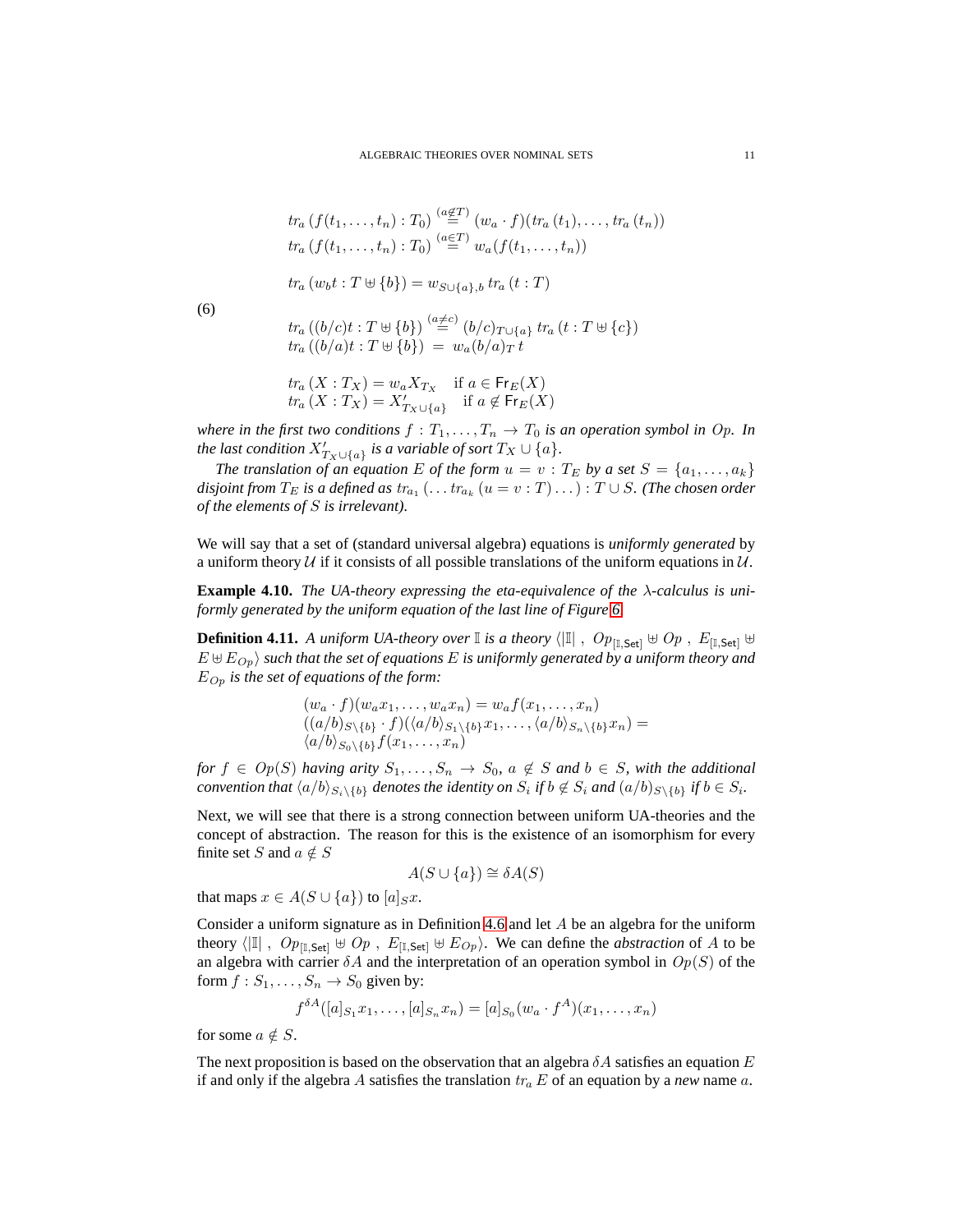| $\frac{t_1: T_1, \ldots, t_n: T_n}{f(t_1, \ldots, t_n): T_0}$ $(f: T_1, \ldots, T_n \to T_0 \in Op(T))$ |                                                          |  |
|---------------------------------------------------------------------------------------------------------|----------------------------------------------------------|--|
| t:T<br>$w_a t : T \oplus \{a\}$                                                                         | $t: T \cup \{a\}$<br>$(b/a)t : T \oplus \{b\}$ $X : T_X$ |  |

<span id="page-12-1"></span>FIGURE 4. Uniform terms

operations:  $\mathsf{app}_S : \emptyset, \emptyset \to S$  for all  $S \subseteq_f \mathcal{N}$ equations:  $w_a$ app $_{S}(x,y) = \mathsf{app}_{S \cup \{a\}}(x,y)$  $(b/a)_S$ арр $_{S\cup \{a\}}(x,y) =$  арр $_{S\cup \{b\}}(x,y)$ 

> <span id="page-12-0"></span>FIGURE 5. UA-Presentation of a non-uniform functor  $L_0(X)$  =  $(X(\emptyset) \times X(\emptyset)) \bullet \mathbb{I}(\emptyset, -)$

<span id="page-12-2"></span>**Proposition 4.12.** *A class of algebras for a uniform UA-theory*  $\langle \vert \mathbb{I} \vert$  ,  $Op_{\mathbb{I} \cup S}$ <sub>Etl</sub>⊎ $Op$  ,  $E_{\mathbb{I} \cup S}$ <sub>Etl</sub>⊎  $E_{Op}$  *defined by uniform equations* E *is closed under abstraction.* 

From this it follows that a class of algebras for a uniform UA-theory defined by additional uniform equations is closed under abstraction. This means that the abstraction functor  $\delta$ lifts to a functor  $\delta$  on the categories of algebras for a uniform UA-theory. Therefore, similar to Proposition [4.1](#page-8-3) we have:

**Proposition 4.13.** *The functor on* [I, Set] *determined by a uniform UA-theory of rank 1 is uniform in the sense of Definition [3.12.](#page-7-2)*

**Example 4.14.** *The functor* δ *has a uniform presentation given in Figure [3.](#page-9-0) As a counterexample, consider the functor* L<sup>0</sup> *presented in Figure [5.](#page-12-0) Although the operations can be structured as a presheaf, the presentation is not uniform.*

Similar to Proposition [4.3](#page-9-2) we obtain

**Proposition 4.15.** *Every uniform UA-theory over* I *gives rise to a uniform fb-monad on* [I, Set]*, see Definition [3.14.](#page-7-3)*

4.4. **Results from universal algebra.** In one-sorted universal algebra, Birkhoff's variety theorem characterizes equationally definable classes of algebras as those closed under HSP, that is, homomorphic images, subalgebras and products. The theorem is not true in general for many-sorted algebras, see [\[1\]](#page-15-9): An equationally definable class of many-sorted algebras is closed under homomorphic images, subalgebras, products and *directed colimits*. However, because of the special structure of the category  $\mathbb{I}$ , as pointed out in [\[18\]](#page-16-6), we have:

<span id="page-12-3"></span>**Theorem 4.16.** *Consider a UA-theory over* I *and let* A *denote its algebras. Then a class*  $C \subseteq A$  *is equationally definable if and only if it is closed under HSP.* 

There exists a similar characterization of finitary quasivarieties for many-sorted algebras. These are classes of algebras definable by implications, where by implication we mean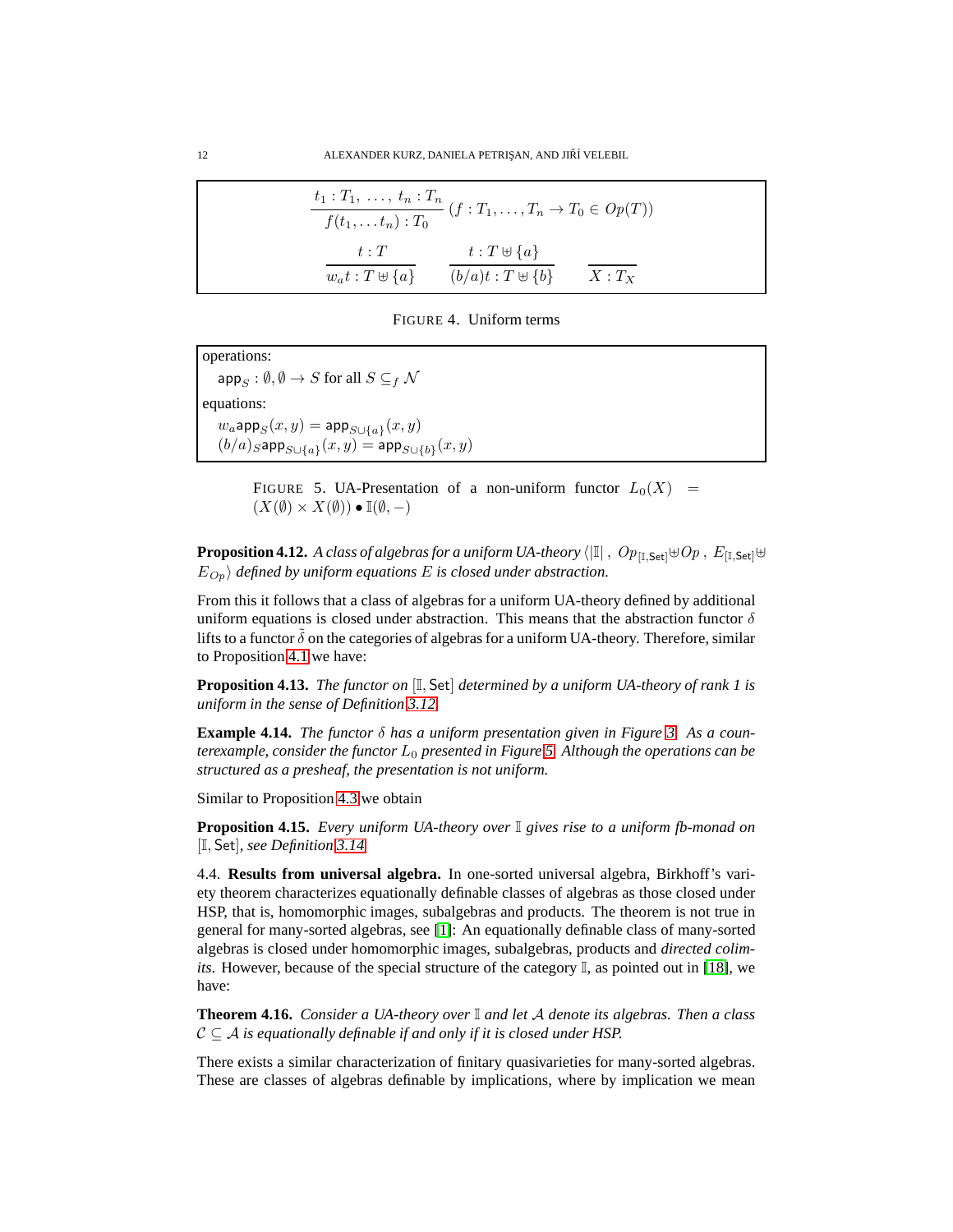here a formula

$$
(u_1 = v_1) \wedge \cdots \wedge (u_n = v_n) \Rightarrow (u_0 = v_0)
$$

where  $u_i = v_i$  are equations. The next theorem is an instance of the well known quasivariety theorem.

**Theorem 4.17.** *Let* A *be the category of algebras for a UA-theory over* I*. Then a class*  $C \subseteq \mathcal{A}$  *is implicationally definable if and only it is closed under subalgebras, products and filtered colimits.*

For the uniform UA-theories we can provide similar characterizations. The next theorem generalises [\[18,](#page-16-6) Theorem 5.23]. On a category of algebras  $\mathcal A$  given by a uniform UA-theory we have an abstraction operator given by Proposition [4.12.](#page-12-2) We have

<span id="page-13-1"></span>**Theorem 4.18.** *Consider a uniform UA-theory over* I *and let* A *denote its algebras. Then a class*  $C \subseteq A$  *is equationally definable by additional uniform equations if and only if it is closed under HSPA, that is, homomorphic images, subalgebras, products and abstraction.*

**Definition 4.19.** *A uniform implication of type* T *is a formula*

$$
(u_1 = v_1) \wedge \cdots \wedge (u_n = v_n) \Rightarrow (u_0 = v_0) : T
$$

*where*  $u_i = v_i$ :  $T_i$  *are uniform equations for*  $i = 0, \ldots, n$  *and*  $T = T_0 \cup \cdots \cup T_n$ *.* 

Each uniform implication of type  $T$  generates a set of standard universal algebra implications, indexed by finite sets S with  $S \cap T = \emptyset$ . We do this by translating each uniform equation ( $u_i = v_i$ ) :  $T_i$  as in [\(6\)](#page-11-0), with the only difference being that in the last two relations, we use  $\mathsf{Fr}_{u_0=v_0}(X)\cup\cdots\cup\mathsf{Fr}_{u_n=v_n}(X)$  instead of  $\mathsf{Fr}_{u_i=v_i}(X)$ .

Consider the category of algebras A for a uniform UA-theory. We say that  $C \subseteq A$  is implicationally definable by uniform implications if there exits a set of uniform implications  $\mathcal I$  such that  $\mathcal C$  is definable by the set of UA-implications generated by all the elements of  $\mathcal I$ . Then we can prove:

<span id="page-13-2"></span>**Theorem 4.20.** *Consider a UA-theory over* I *and let* A *denote its algebras. Then a class* C ⊆ A *is implicationally definable by uniform implications if and only if it is closed under subalgebras, products, filtered colimits and abstraction.*

#### 5. UNIVERSAL ALGEBRA OVER NOMINAL SETS

<span id="page-13-0"></span>Building on the general theory developed in Section [3,](#page-4-1) we can now transfer properties and results obtained in universal algebra on [I, Set] to nominal sets. To achieve this we use the next theorem, which can be derived from Theorem [3.11.](#page-7-4)

**Theorem 5.1.** *Any fb-monad/functor* L *on* Nom *induces a UA-theory* Φ *on* [I, Set]*, so that the category of* L*-algebras is the category of* Φ*-algebras 'restricted along* I*'.*

There are several approaches in the literature to develop algebraic theories over nominal sets: nominal (universal) algebra of [\[12\]](#page-15-4) and NEL of [\[5\]](#page-15-5). These approaches fit in the general framework developed here, and more importantly, we can prove new results for them using our technique.

For example, the signatures defined in [\[12\]](#page-15-4) are given by functors of the form  $\mathcal{N} + [\mathcal{N}] + \Sigma$ , where N is the constant functor,  $[N]$  is the abstraction functor and  $\Sigma$  is a polynomial functor. These functors are uniform and finitary based. In fact, in [\[18,](#page-16-6) Section 6] we have given syntactical translations of theories of nominal algebra and NEL into uniform theories, for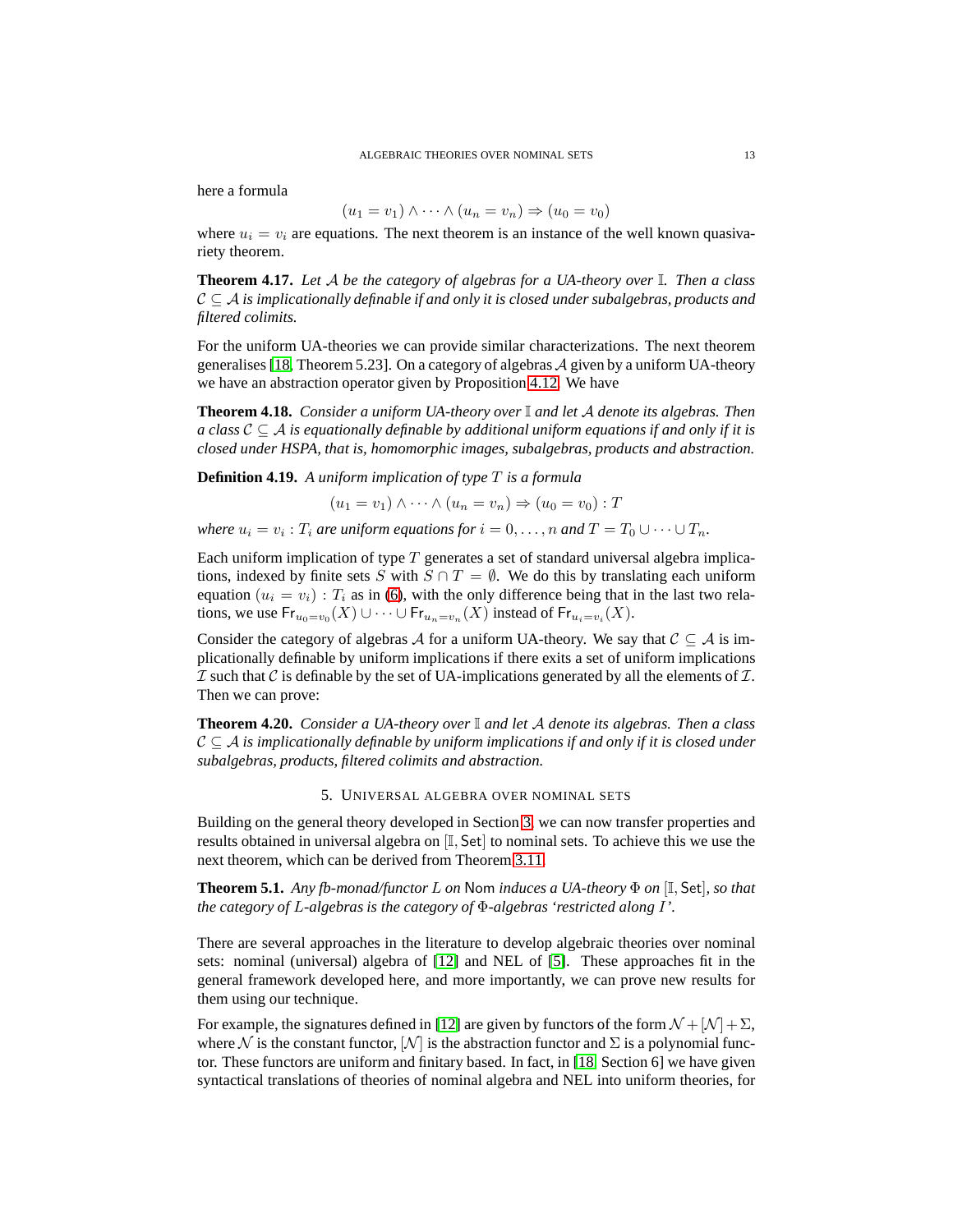nominal algebra ([\[12\]](#page-15-4)):  $a\#X \vdash [a]$ app $(X, a) = X$ NEL ([\[5,](#page-15-5) Fig. 4]):  $a \not\cong x \vdash L_a(A x V_a) \approx x$ UA-theory:  $[a]_S$ app $_{S\cup \{a\}}(w_{S,a}X_S,a_S)=X_S$ for all finite S,  $a \notin S$  and  $X_S$  variable of sort S uniform UA-theory: [a] $\mathsf{app}_{\{a\}}(w_a X, a) = X$ 

<span id="page-14-0"></span>FIGURE 6.  $\eta$ -rule for untyped  $\lambda$ -calculus

an example see Figure [6.](#page-14-0) As anticipated in Example [4.8](#page-10-0) we translate a freshness condition  $a \# X$  by adding operations symbols of the form  $w_a$  in front of the variable X.

In our general setting, we can characterise the equationally definable subcategories of algebras on nominal sets. First, let us see what we mean by this.

**Definition 5.2.** *Let* L *be a functor on* Nom*. A full subcategory* C *of* L*-algebras is equationally definable by a UA-theory*  $\Phi$  *on* I *if* C consists of L-algebras  $(A, a)$  with  $K(A, a) \models \Phi$ , *where*  $K : L-Alg \to \Phi-Alg$  *is the lifting of I as in Theorem [3.11.](#page-7-4)* 

The next theorem follows from Theorem [4.16](#page-12-3) and the observation that a  $\Phi$ -algebra which lies in the closure under HSP of IC and has as carrier a nominal set is in fact an object of IC. Here, IC is the subcategory of Φ*-Alg*, obtained as the image of C under I.

**Theorem 5.3.** *Let* L *be a fb-functor/monad on* Nom*. A class of* L*-algebras is equationally definable if and only if it is closed under homomorphic images of support-preserving maps, under subalgebras and under products.*

**Remark 5.4.** *We obtain closure under homomorphic images of support-preserving maps rather than all homomorphic images because* I *only preserves the former.*

But we can do better than that for algebras for a functor L, whose transport on  $[I, Set]$  is given by a uniform UA-theory of rank 1. In the remainder of this section by algebras over nominal sets we understand algebras for such functors. From Theorem [4.18](#page-13-1) we derive

**Theorem 5.5.** *A class of algebras over nominal sets is definable by uniform equations if and only if it is closed under homomorphic images, subalgebras, products, and abstraction.*

Similarly, using Theorem [4.20](#page-13-2) we can prove a quasivariety theorem for algebras over nominal sets:

**Theorem 5.6.** *A class of algebras over nominal sets is definable by uniform implications if and only if it is closed under subalgebras, products, filtered colimits and abstraction.*

These theorems can be transferred to nominal algebras [\[12\]](#page-15-4) and NEL [\[5\]](#page-15-5), using the translations given in [\[18\]](#page-16-6), for example we recover Gabbay's HSPA-theorem of [\[11\]](#page-15-3). Additionally we obtain new results such as:

**Theorem 5.7.** *Categories of nominal algebras in the sense of* [\[12\]](#page-15-4) *are given by uniform monads on* Nom*.*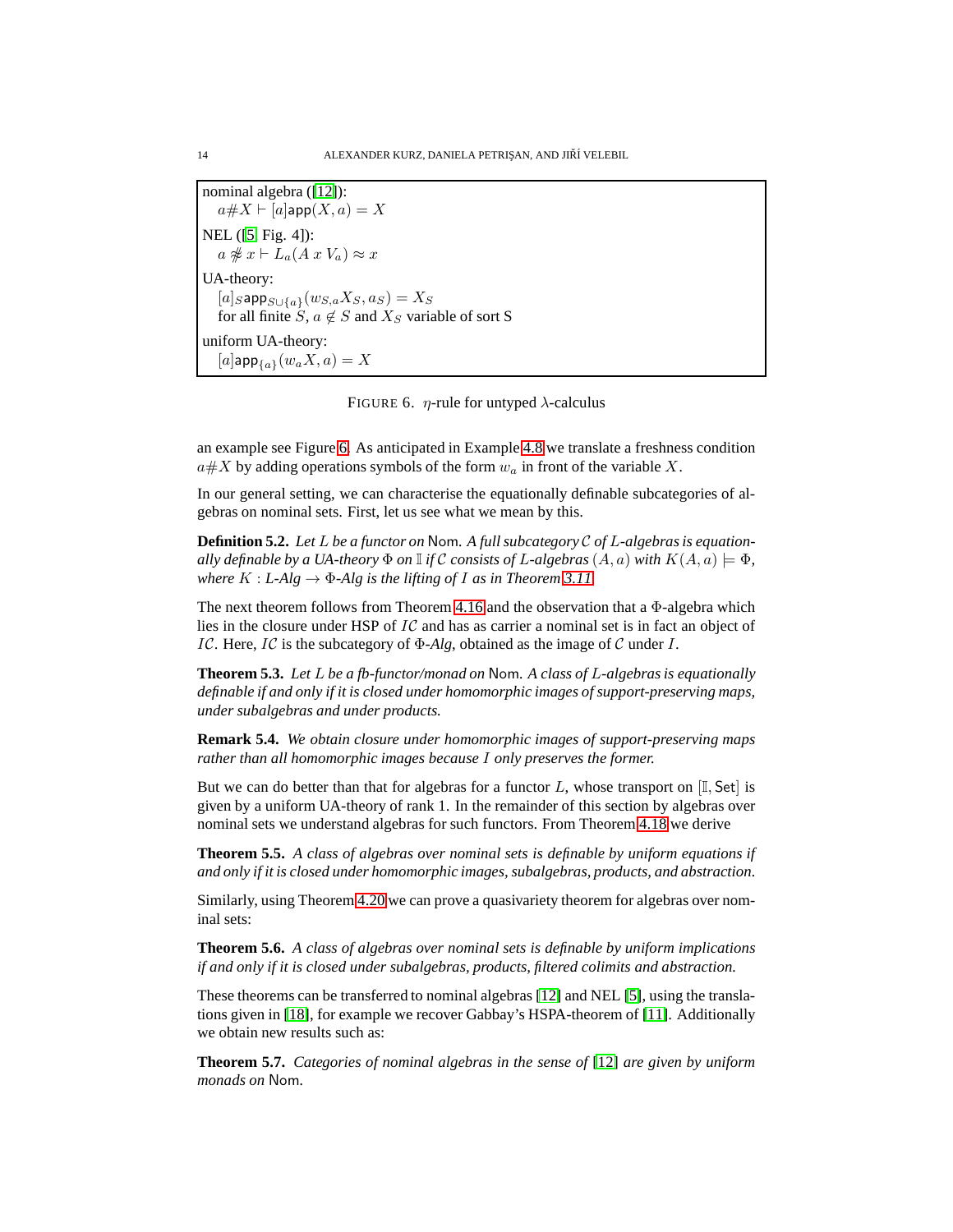This is obtained using the fact that the translation of nominal algebra into uniform theories are semantically invariant ([\[18,](#page-16-6) Theorem 6.8]), and that uniform theories are given by uniform fb-monads.

#### 6. CONCLUSIONS

We have shown how algebra with variable binding can be done inside standard manysorted universal algebra. Our framework comprises nominal sets as well as the associated presheaf model of variable binding. Of particular importance here are the results of Section [3.3](#page-6-0) which show that universal algebra can not detect the difference between the two. It also sheds new light on the different proposals of equational logic for nominal sets [\[5,](#page-15-5) [12\]](#page-15-4), as they can be compared now as describing slightly different fragments of the uniform theories described in Section [4.3.](#page-9-3)

Future work:

- To extend by 'uniform implications' the logics of [\[12\]](#page-15-4) and [\[5\]](#page-15-5).
- To transfer more results of universal algebra and to develop applications to the theory of algebraic data types.
- To 'nominalise' other areas of theoretical computer science based on universal algebra.

• In particular, there is ongoing work on nominal regular languages and their automata. Appropriate notions of finite algebras are obtained via the named sets of [\[6\]](#page-15-10).

- Applications to process algebras with name binders. For example, the logic developed in [\[4\]](#page-15-11) falls into our framework, as do Stark's algebraic models of the  $\pi$ -calculus [\[22\]](#page-16-7).
- Our general aims are related to those of Fiore and Hur [\[7\]](#page-15-12), but instead of developing an abstract framework we focus on particular models and stay inside classical universal algebra. A precise relationship needs to be worked out.

• To extend our framework to other presheaf models of variable binding according to the general theory developed in [\[23\]](#page-16-0).

• To deal with recursion, presheaf models over cpos have been studied in [\[8,](#page-15-13) [21\]](#page-16-8). Let us note that Section 3 as well as [\[20\]](#page-16-9) work in the enriched setting, suggesting to replace Set by cpos. This raises the interesting question of what 'enriched equational logic' is.

#### **REFERENCES**

- <span id="page-15-9"></span>[1] J. Ad´amek, J. Rosick´y, and E. M. Vitale. *Algebraic Theories: a Categorical Introduction to General Algebra*.
- <span id="page-15-7"></span><span id="page-15-6"></span>[2] Jiří Adámek and Jiří Rosický. *Locally Presentable and Accessible Categories*. CUP, 1994.
- <span id="page-15-11"></span>[3] Jiří Adámek and Jiří Rosický. On sifted colimits and generalized varieties. *Th. Appl. Categ.*, 8, 2001.
- <span id="page-15-5"></span>[4] M.M. Bonsangue and A. Kurz. Pi-calculus in logical form. In *LICS'07*.
- [5] R. Clouston and A. Pitts. Nominal equational logic. In *Computation, Meaning and Logic, Articles dedicated to Gordon Plotkin*, volume 172 of *Electronic Notes in Theoretical Computer Science*. 2007.
- <span id="page-15-10"></span>[6] Gianluigi Ferrari, Ugo Montanari, and Marco Pistore. Minimizing transition systems for name passing calculi: A co-algebraic formulation. In *FoSSaCS'02*.
- <span id="page-15-13"></span><span id="page-15-12"></span>[7] M. Fiore and C.-K. Hur. Equational systems and free constructions. In *ICALP'07*.
- <span id="page-15-1"></span>[8] M. Fiore, E. Moggi, and D. Sangiorgi. A fully-abstract model for the π-calculus. In *LICS'96*.
- <span id="page-15-0"></span>[9] M. Fiore, G. Plotkin, and D. Turi. Abstract syntax and variable binding. In *LICS'99*.
- <span id="page-15-3"></span>[10] M. Gabbay and A. Pitts. A new approach to abstract syntax involving binders. In *LICS'99*.
- [11] M.J. Gabbay. Nominal algebra and the HSP theorem. *J. Logic Computation*, 2008. doi:10.1093/logcom/exn055.
- <span id="page-15-4"></span>[12] Murdoch J. Gabbay and Aad Mathijssen. Nominal (universal) algebra: equational logic with names and binding. *J. Logic Computation*, 2009. In press.
- <span id="page-15-8"></span><span id="page-15-2"></span>[13] M. Hofmann. Semantical analysis of higher-order abstract syntax. In *LICS'99*.
- [14] P. T. Johnstone. Adjoint lifting theorems for categories of algebras. *Bull. London Math. Soc.*, 7, 1975.